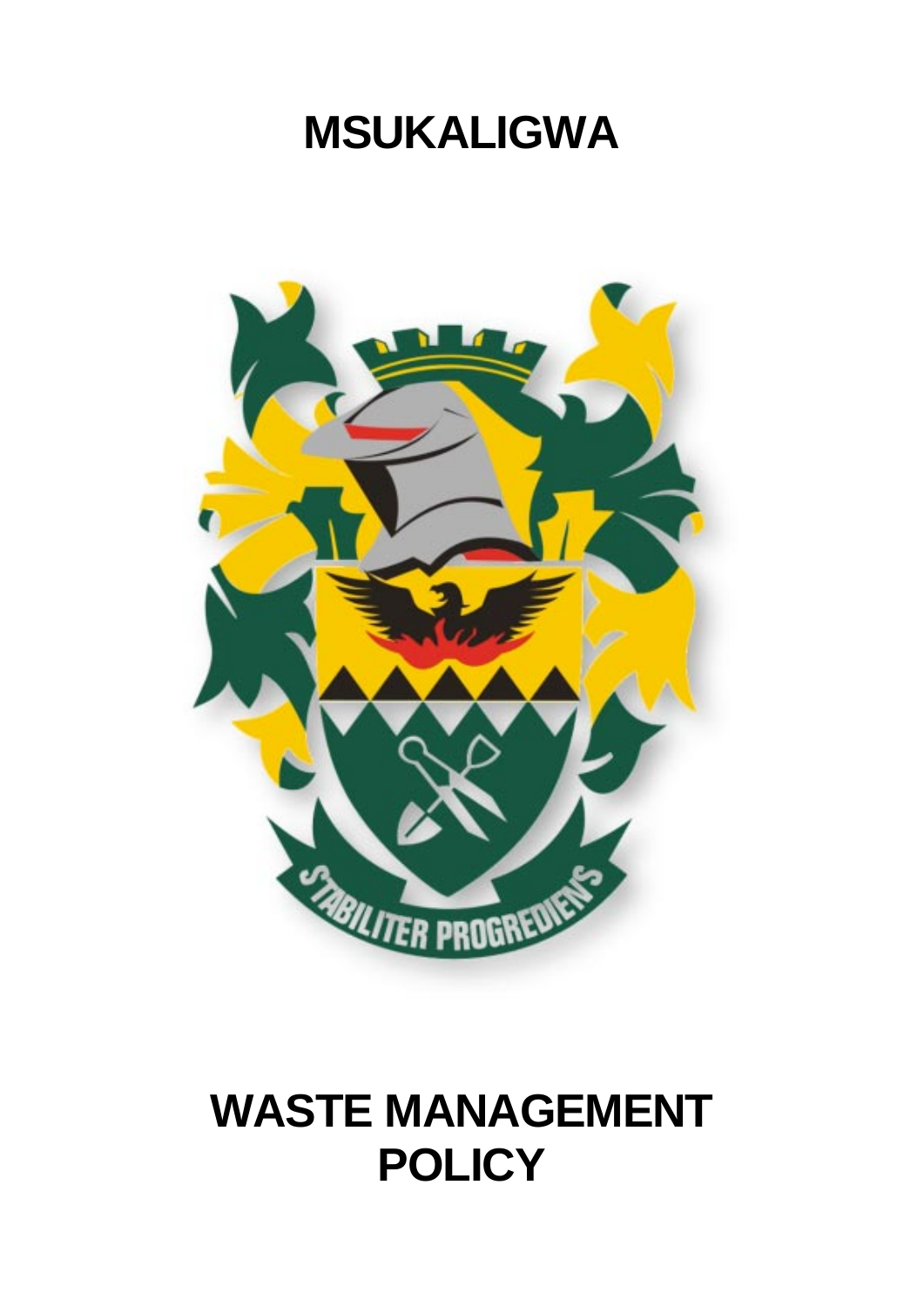# **TABLE OF CONTENTS**

| Principles defined in National Government Statutes and Policies:  4 |  |
|---------------------------------------------------------------------|--|
|                                                                     |  |
|                                                                     |  |
|                                                                     |  |
|                                                                     |  |

# **PART 1: GENERAL POLICY PROVISIONS FOR INTEGRATED**

|                                                                            | $\overline{7}$ |
|----------------------------------------------------------------------------|----------------|
|                                                                            |                |
|                                                                            |                |
|                                                                            | $\overline{7}$ |
|                                                                            |                |
|                                                                            | 9              |
| c. Responsibilities of Governance Structures of the Council  10            |                |
|                                                                            |                |
| a. Council-provided or managed services at tariffs set by the Council:  10 |                |
|                                                                            |                |
|                                                                            |                |
|                                                                            |                |
|                                                                            |                |
| b. Waste Management Services provided to other Government Institutions  11 |                |
| c. Waste Management Services provided at Public Events and Places 11       |                |
| d. Waste from other Municipalities, Provinces and Countries 11             |                |
|                                                                            |                |
| PART 2: POLICY PROVISIONS FOR WASTE MINIMISATION  12                       |                |
|                                                                            |                |
|                                                                            |                |
|                                                                            |                |
|                                                                            |                |
|                                                                            |                |
|                                                                            |                |
|                                                                            |                |
|                                                                            |                |
|                                                                            |                |
|                                                                            |                |
|                                                                            |                |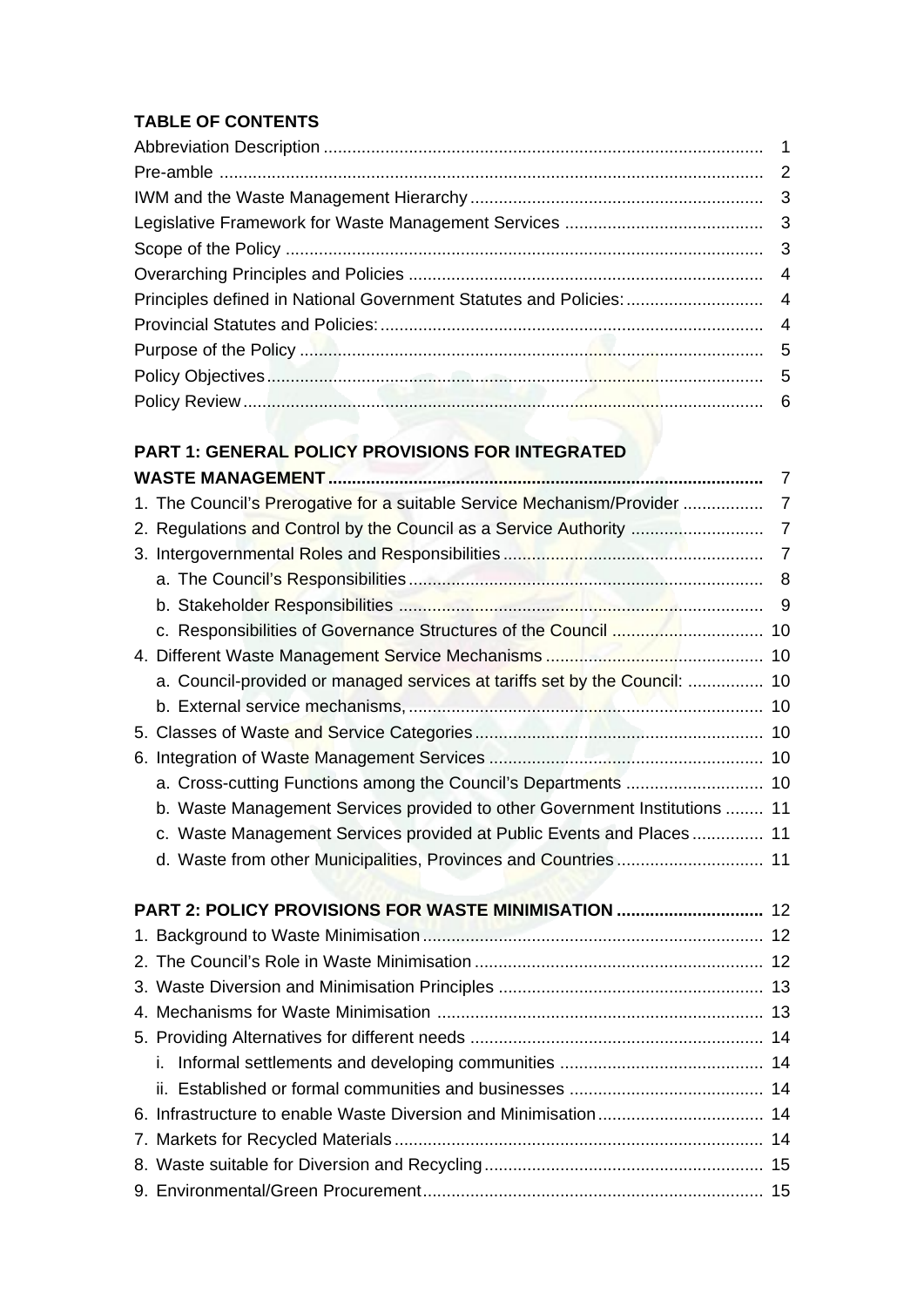# **PART 3: POLICY PROVISIONS FOR VARIOUS WASTE**

| 1. Structure of the Council's Departmental Waste Management Services  16           |  |
|------------------------------------------------------------------------------------|--|
| 2. Waste Collection Services provided or managed by the Council  16                |  |
| i. Standard Service Level for Waste Collection: Informal Settlements 17            |  |
| ii. Standard Service Level for Waste Collection: Formal Residences 17              |  |
|                                                                                    |  |
| 3. Criteria for Internal versus External Waste Management Services  18             |  |
|                                                                                    |  |
| b) Non-residential and Special Services through External Mechanisms 18             |  |
|                                                                                    |  |
|                                                                                    |  |
|                                                                                    |  |
| c) Street Sweeping <b>Manual Communication</b> and the street of the 19            |  |
|                                                                                    |  |
|                                                                                    |  |
| 5. Services and Facilities provided by the Council for Waste Disposal.  20         |  |
| 6. Waste Treatment, Recycling and Transport and Disposal Services or               |  |
|                                                                                    |  |
| 7. Establishment of Infrastructure and provision of Equipment for Services         |  |
| not provided by the Council (including Specialised Waste Management                |  |
|                                                                                    |  |
|                                                                                    |  |
| 9. Special Provisions: Hazardous, Dangerous, Nuclear and Radioactive Materials. 21 |  |
|                                                                                    |  |
| <b>PART 4: RESOURCE PROVISION, FUNDING AND</b>                                     |  |
|                                                                                    |  |
| 1. Resource Policy to sustain the Management and Provision of                      |  |
|                                                                                    |  |
| 1.1.                                                                               |  |
|                                                                                    |  |
| Financial Policy Framework for Integrated Waste Management 24<br>2.1               |  |
| 2.2                                                                                |  |
| 2.3                                                                                |  |
| Indirect Cost Recovery through a Rates Apportionment and other Mechanisms 26       |  |
|                                                                                    |  |
| Cross-subsidisation from Tariff-funded Revenue to account for Budget Shortfalls 26 |  |
|                                                                                    |  |
|                                                                                    |  |
| 3.1.                                                                               |  |
| 3.2                                                                                |  |

3.3 Tariff / Economic Viability and Sustainability Standards............................... 27 3.4 Indigent Targets ............................................................................................ 27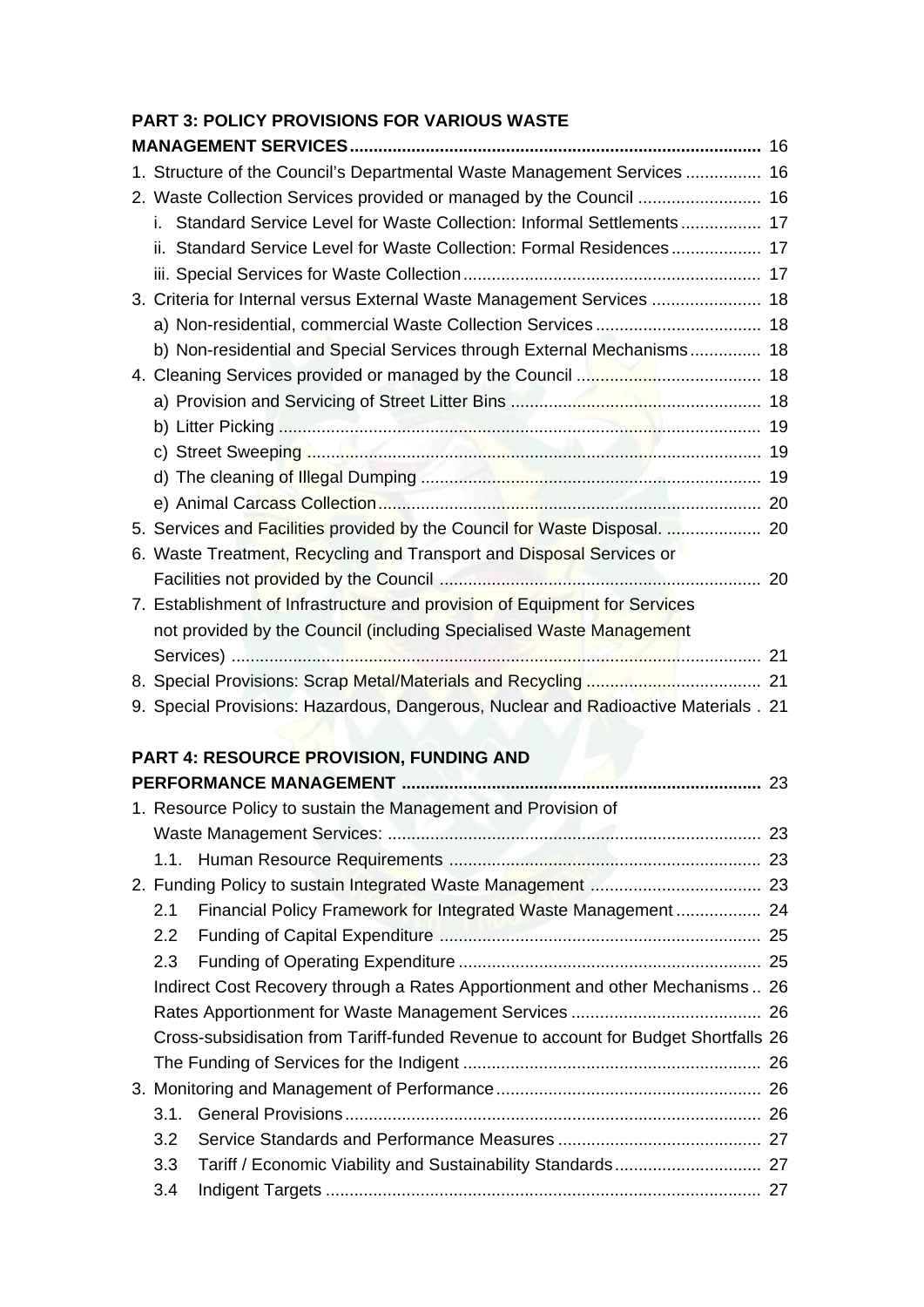| 2. Asset Provision and Management Principles: Waste Management  28           |  |
|------------------------------------------------------------------------------|--|
|                                                                              |  |
| <b>PART 6: RESPONSIBILITIES IN PREPARING AND RESPONDING TO</b>               |  |
| <b>EMERGENCIES AND DISASTERS REQUIRING THE MANAGEMENT OF</b>                 |  |
|                                                                              |  |
| 1. Readiness and Response to Emergencies and Disasters: Waste Management  29 |  |
| 2. Cost Recovery for Emergency or Disaster-related Waste Management Work  30 |  |
| PART 7: WASTE INFORMATION, COMMUNICATION AND EDUCATION  31                   |  |
|                                                                              |  |
|                                                                              |  |
|                                                                              |  |
|                                                                              |  |
|                                                                              |  |
| 2.2.                                                                         |  |
|                                                                              |  |
| i.                                                                           |  |
|                                                                              |  |

# **ANNEXURE I:**

| Integrated Waste Management Legislative and Institutional Framework 34                  |  |
|-----------------------------------------------------------------------------------------|--|
|                                                                                         |  |
| The Constitution of South Africa (Act 108 of 1996, amended) and the Bill of Rights . 34 |  |

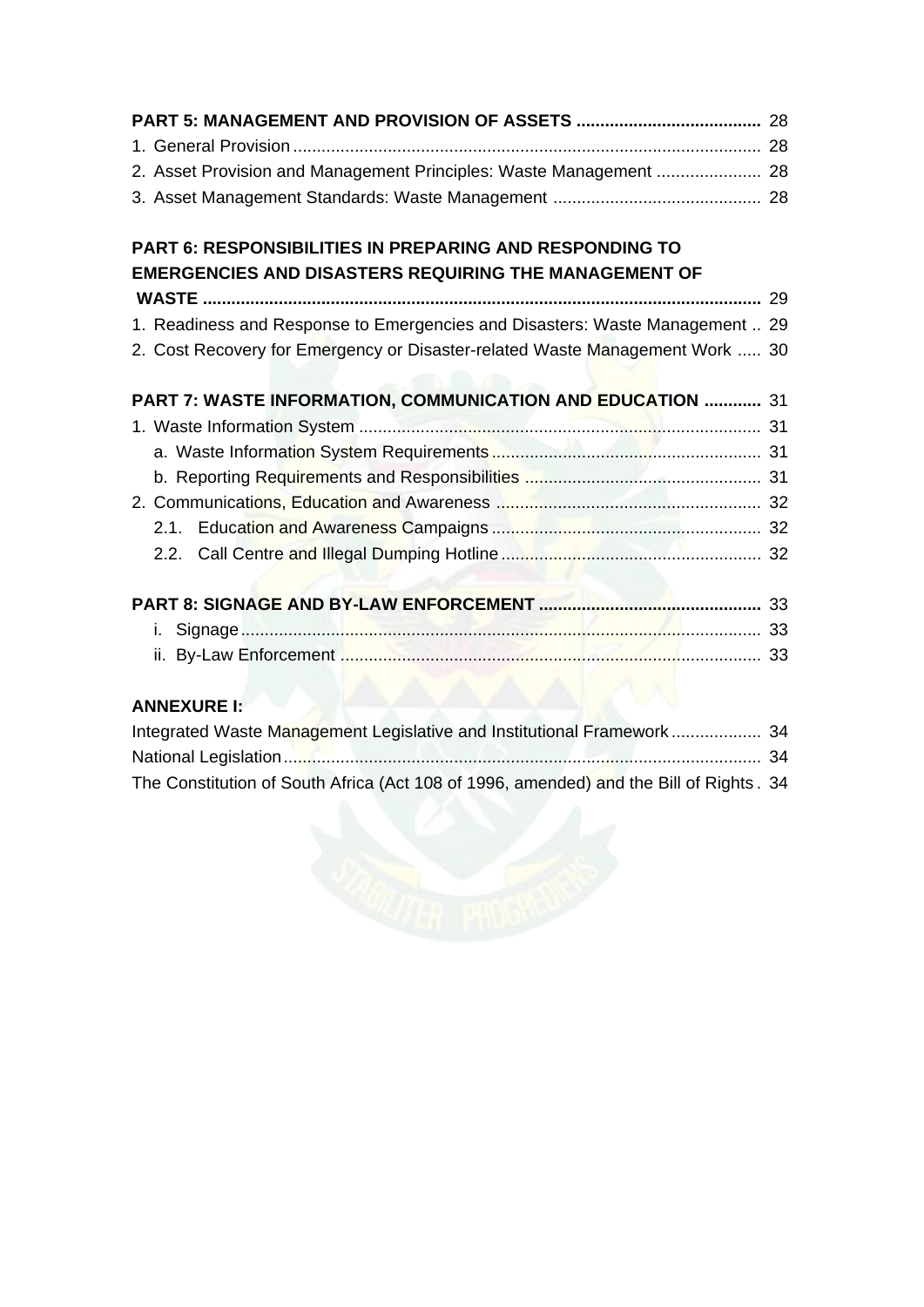# **ABBREVIATIONS USED IN THIS POLICY**

#### **Abbreviation Description**

- **BOT** Build, operate and transfer (an MSP option)
- **CBD** Central Business District
- **CBO** Community-based Organisation
- **DEAT** National Department of Environment Affairs and Tourism
- **EMP** Environmental Management Plan
- **EPR Extended Producer Responsibility**
- **EPWP** Expanded Public Works Programme
- **IDP** Integrated Development Plan of the Msukaligwa Town Council
- **IWM** Integrated Waste Management
- **MFMA** Local Government Municipal Finance Management Act (Act 56 of 2003)
- **MSA** Local Government Municipal Systems Act (Act 32 of 2000)
- **MSP** Municipal Service Partnership
- **NGO** Non-governmental Organisation
- **NWMS** National Waste Management Strategy
- **PPP** Public-private partnership (one of the MSP's)
- **SABS** SA Bureau of Standards
- **SANS** SA National Standards
- **SDF** Spatial Development Framework for the Msukaligwa Region
- **WIS** Waste Information System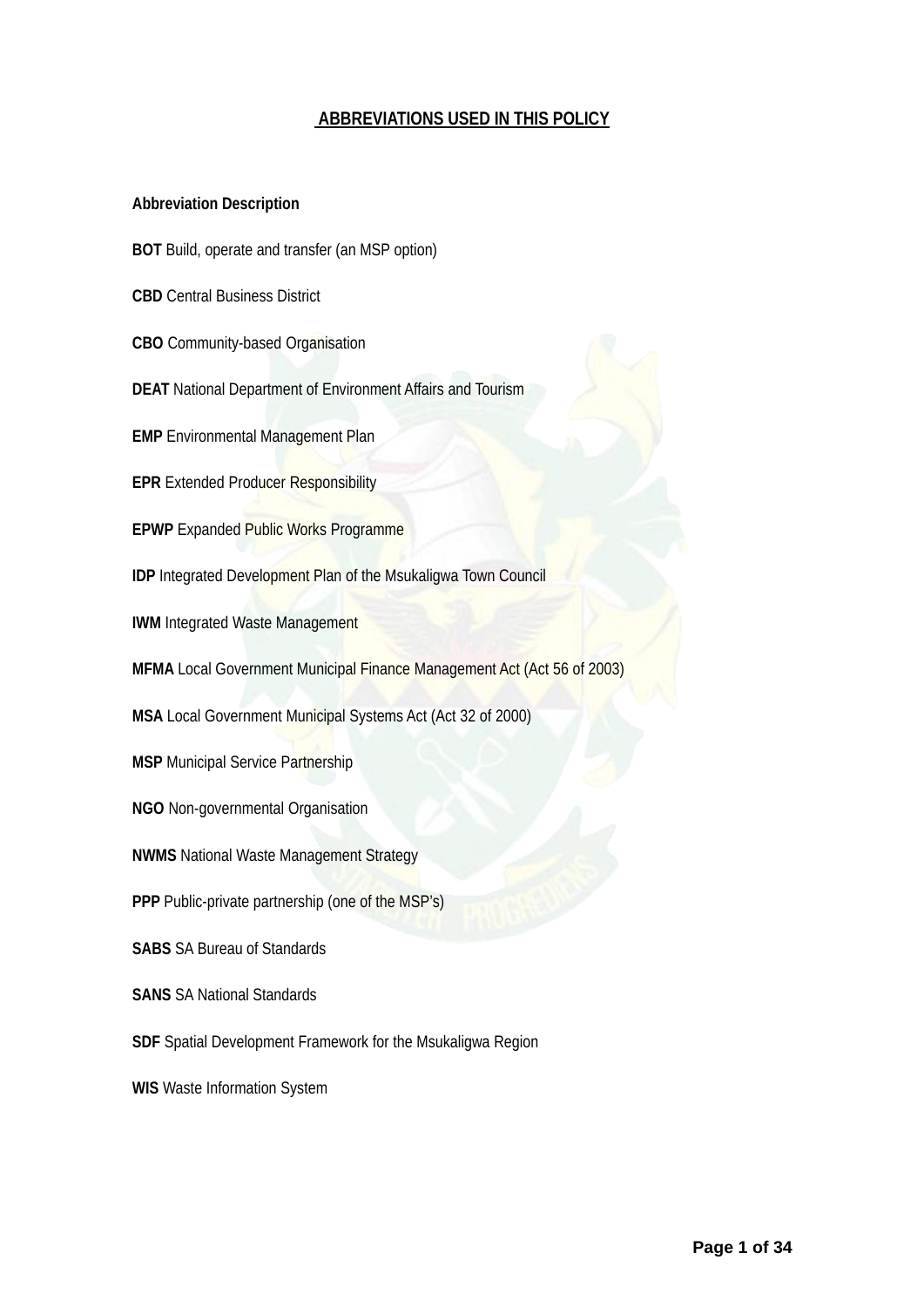# **Pre-amble**

In terms of Schedule 5B of the Constitution of South Africa (Act 108 of 1996), waste management is a local government competence that must be executed to protect human and environmental health (Constitution, S.24). The statutory obligation of local government is framed by the Local Government Municipal Systems Act (Act No. 32 of 2000), or MSA. The Council recognizes that waste generation occurs either through processes where people, business or industrial entities are involved and are able to control the outcome, or when disasters, accidents, or natural processes produce waste.

The waste must be managed through various processes that will ensure a safe, healthy and a sustainable environment to ensure that the rights of individuals are protected, as enshrined in S.24 of the Constitution. This right requires that all stakeholders must accept co-responsibility for minimising waste impacts optimally, to ensure environmental sustainability.

Various legislative changes have taken place since 2000 due to global agreement on the impacts of waste on human and environmental health. Parliament adopted the "White Paper on Integrated Pollution and Waste Management for South Africa" in 2000 as the national policy on pollution and waste management. DEAT is currently introducing further draft legislation related to holistic, integrated waste management.

These statutory reforms and a declaration at Polokwane in 2000, adopted by DEAT with targets that require the country to conform to global practice, are aimed at minimising environmental impacts and waste to landfill to achieve a long-term "zero waste" goal.

The Council's combined population and economic growth that has resulted in growing consumerism and a net growth in the volume of waste that is generated by private citizens, tourists and visitors, commerce and industry.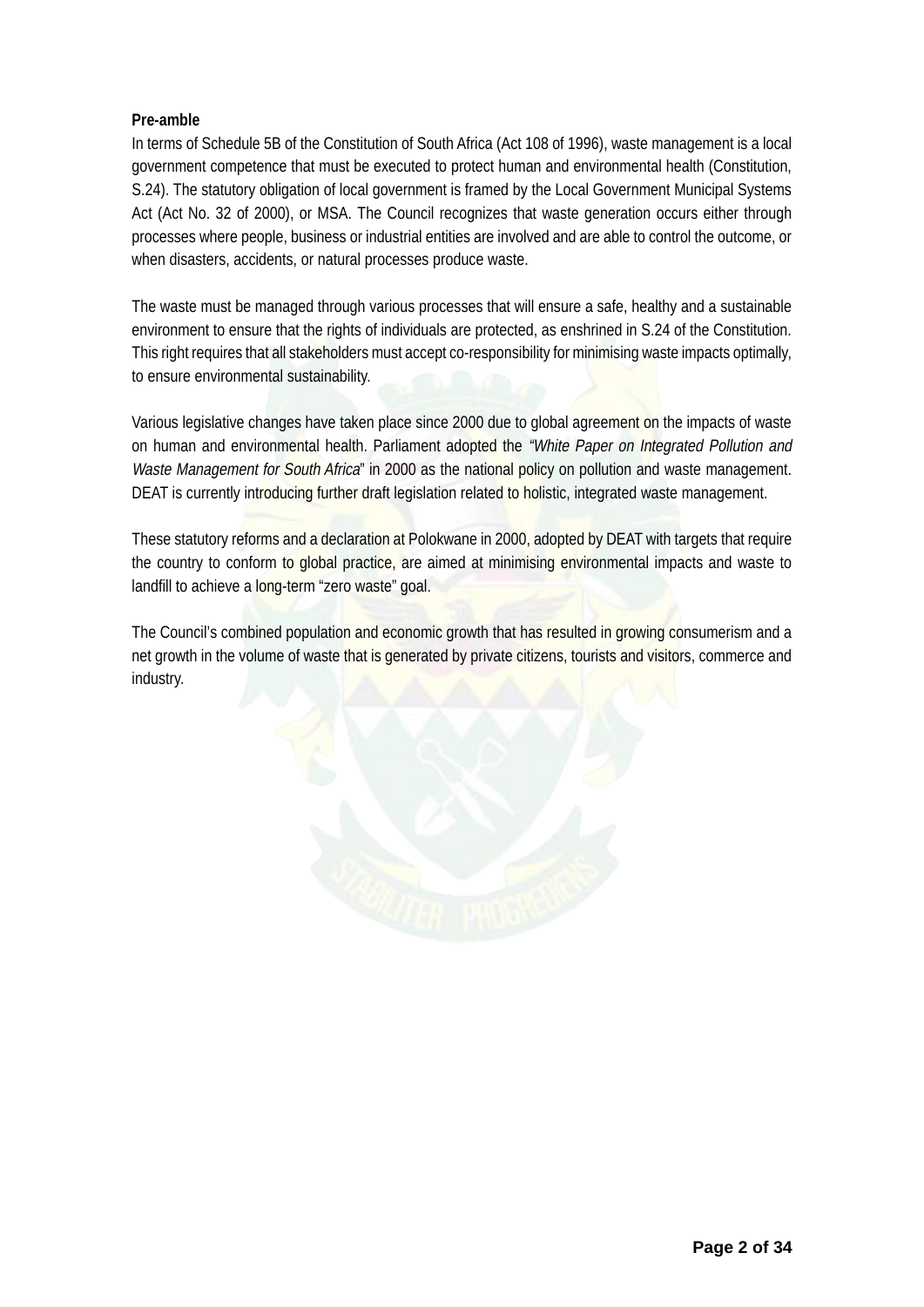#### **IWM and the Waste Management Hierarchy**

Integrated Pollution and Waste Management is defined as:

**Integrated pollution and waste management is a holistic and intergrated system and process of management, aimed at pollution prevention and minimisation at source, managing the impact of pollution and waste on the receiving environment and remediating damaged environments. (White Paper on Integrated Pollution aand Waste Management for South Africa, 2000, p.11)**



# **FIGURE 2: WASTE MANAGEMENT HIERARCHY**

# **Legislative Framework for Waste Management Services**

The legislative framework for the Msukaligwa IWM Policy is detailed in **Annexure I**. These include National and Provincial statutes, policies, and protocols to which South Africa is a signatory. There are various Councilrelated regulatory and policy documents that contextualise the scope and principles of this policy to enable the management of waste in an integrated, sustainable, equitable and responsible manner in order to maintain a safe and a healthy environment.

#### **Scope of the Policy**

The IWM Policy enables the Council to ensure and regulate the provision of waste management services, either through internal or departmental services, or external service mechanisms, where Council has to act as a Service Authority in terms of the MSA, to execute its Constitutional mandate.

The policy applies in the Msukaligwa municipal area, as defined by the Demarcation Board to:

1. The management of waste that will be collected, streamed, diverted, processed or treated;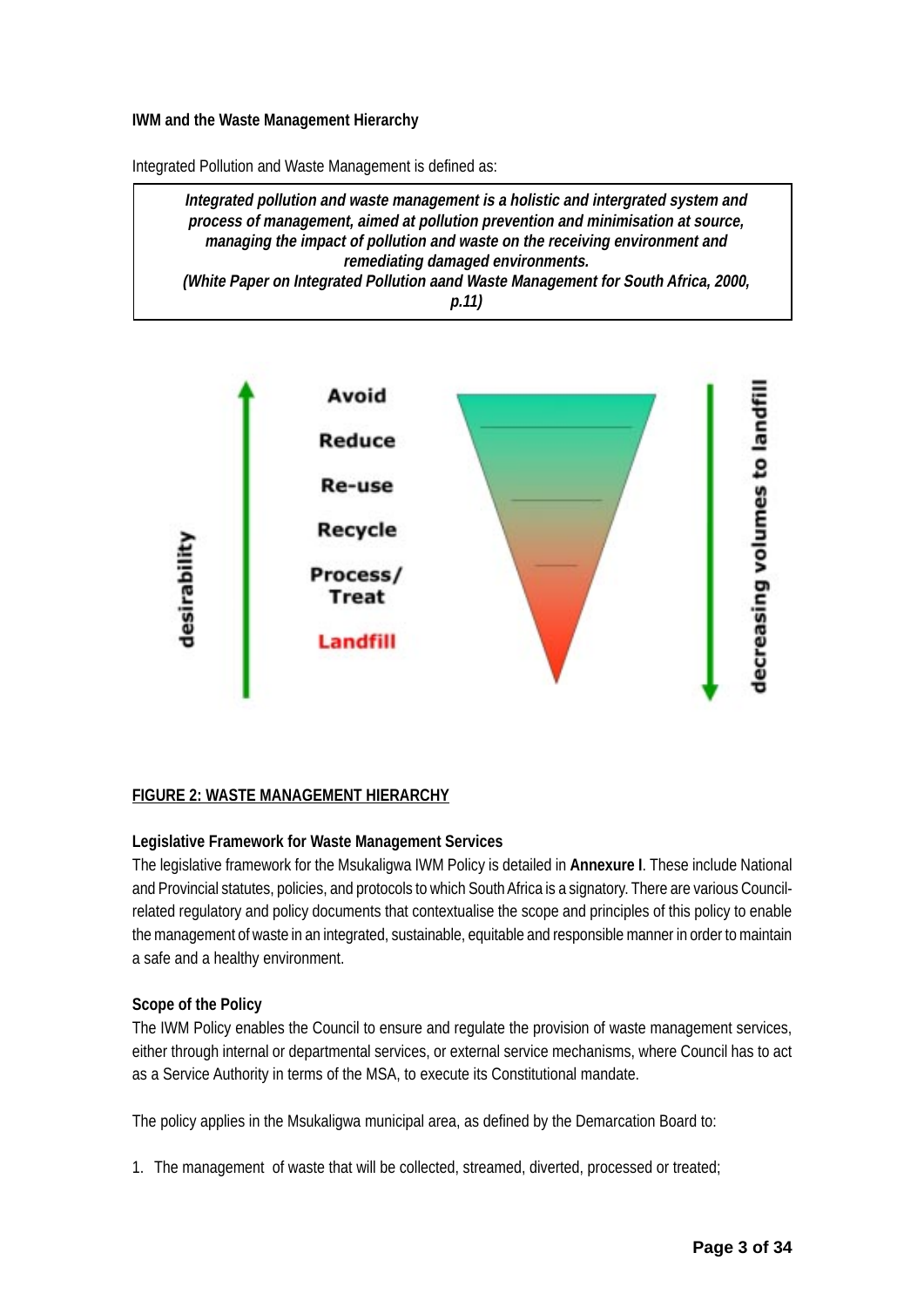- 2. The management of waste that will be disposed of at a licensed, regulated landfill site inside the Municipal boundaries under its direct control;
- 3. All individuals residing or visiting the region, and entities doing business or providing any form of private, public of community service requiring waste management services;
- 4. All service providers operating in the waste management industry;
- 5. The management and regulation of all waste that may include liquid or fluid wastes, which are generated in the municipality, with special provisions for the handling, processing, treatment and disposal of hazardous waste, as well as waste generated by the health services industry (including veterinary services);
- 6. The regulation of waste crossing the municipal boundaries to ensure proper management and control of all types of waste.

This policy excludes waste originating from sanitation systems of whatever form, for which there are separate national and Council policies. The policy does, however make provision for the disposal of treated sewage sludges of an acceptable quality that will minimise impact on the environment, as determined by separate guidelines from time-to-time.

# **Overarching Principles and Policies**

There are numerous guiding principles and policies that provide an integrated policy framework for the Municipality of Msukaligwa to achieve avoidance and waste minimisation targets through an integrated waste management approach. The details of the legislation that frames this policy's principles are contained in **Annexure I**.

The key principle's and policies which define responsibilities are:

# **Principles defined in National Government Statutes and Policies:**

- Constitution, S.24: A clean and healthy environment to be sustained and protected for the benefit of future generations – a collective responsibility;
- Constitution Schedule 5B, and Local Government Municipal Systems Act: Local government to ensure provision of waste management services;
- National Environmental Management Act
	- · "Cradle-to-grave" responsibility of manufacturers and users;
	- · "The-polluter-pays" principle and responsibility of waste generators.
	- · White Paper on Integrated Pollution and Waste Management for South Africa –
	- · Duty of care principle;
	- · Trans-boundary movement of waste;
	- Universal applicability of regulatory instruments.
- National Waste Management Strategy principles of waste minimisation to prevent pollution, save landfill airspace and sustain the environment;
- Minimum Requirements for Landfill Sites, Vol. 1, 2, 3;
- Batho Pele Principles for service delivery to the public by the public service;
- Expanded Public Works Programme (EPWP): utilisation of local labour on short-term projects, preferably using labour from communities in need.

# **Provincial Statutes and Policies:**

- Draft Hazardous Waste Management Plan (DEA&DP).
- Waste Minimisation Guidelines for EIA Developments.
- Provincial Waste Information System.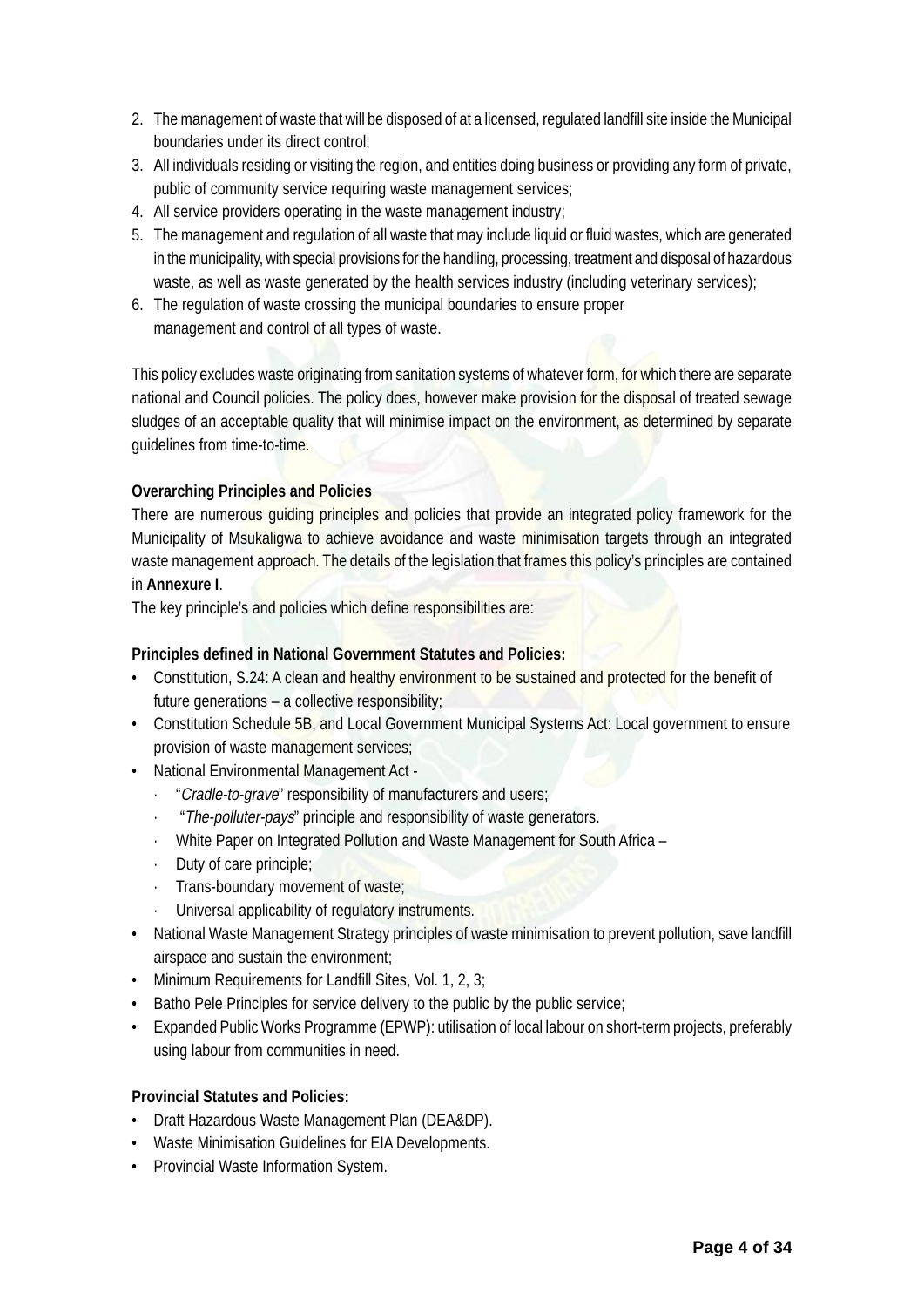# **Purpose of the Policy**

The purpose of the Msukaligwa IWM Policy is to:

- Integrate and replace outdated Council policies that will simplify and standardize the provision of waste management services;
- Align the Council's waste management services with the NWMS and the "White Paper on Integrated" Pollution and Waste Management" (National Policy) as a means of minimizing waste generation and disposal within the municipal boundaries;
- Provide a platform that enables the integration of mechanisms and functions for maintaining cleanliness standards in the region;
- Provide a basis for an integrated by-law that will be used to regulate waste generation and waste management services, as well as serve as a disincentive where necessary;
- Introduce, facilitate and encourage effective waste minimisation and waste management practices, as per the NWMS Waste Management Hierarchy (see **Fig. 1 on page 7**) to:
- Encourage waste avoidance by all stakeholders that will reduce waste generation at source;
- Reuse waste in its original form as far as possible;
- Promote the separation of waste into different streams at source prior to collection for recovery and recycling purposes;
- Enable enterprises involved in the recycling of waste materials;
- Advocate the reuse of waste materials as far as possible;
- Dispose the remaining waste responsibly by utilising processes and methods that will conserve air space to lengthen the life of landfill sites, and methods that will impact minimally on water, ground water, soil or air.
- Improve socio-economic sustainability; public and environmental health by providing equitable and sustainable waste management services that should be available at reasonable tariffs or charges to all stakeholders;
- Ensure the effective and economical long term provision of waste management solutions for the region, supported by a sustainable and economically viable funding strategy.
- Provide infrastructure and assets, and exercise proper management and control of asset in accordance with an Asset Maintenance and Management Plan as outlined in S.63(1)(a) of MFMA;
- Ensure informed decision-making and continuous performance and asset management to improve service delivery supported by an appropriate information system;
- The Integrated Waste Management Policy is to be linked directly to the Gert Sibande District Council Integrated Waste Management Plan, which serves as the vehicle for the implementation of the Policy in terms of the Integrated Development Plan (IDP).

# **Policy Objectives**

- 1. At the local authority level, the further and specific objectives of the Msukaligwa IWM Policy are:
- a) To ensure that all residents, organisations, businesses and other government departments receive a service from a legitimate waste management service provider according to the Council's statutory obligation and prerogative;
- b) To facilitate appropriate mechanisms that will reduce waste generation of all kinds that will make it possible to:
	- Clean and accumulate waste or litter;
	- Stream and store waste of all types in receptacles or containers, subject to agreed standards and applicable town planning, fire, safety, health and environmental statutes, ordinances, regulations and by-laws;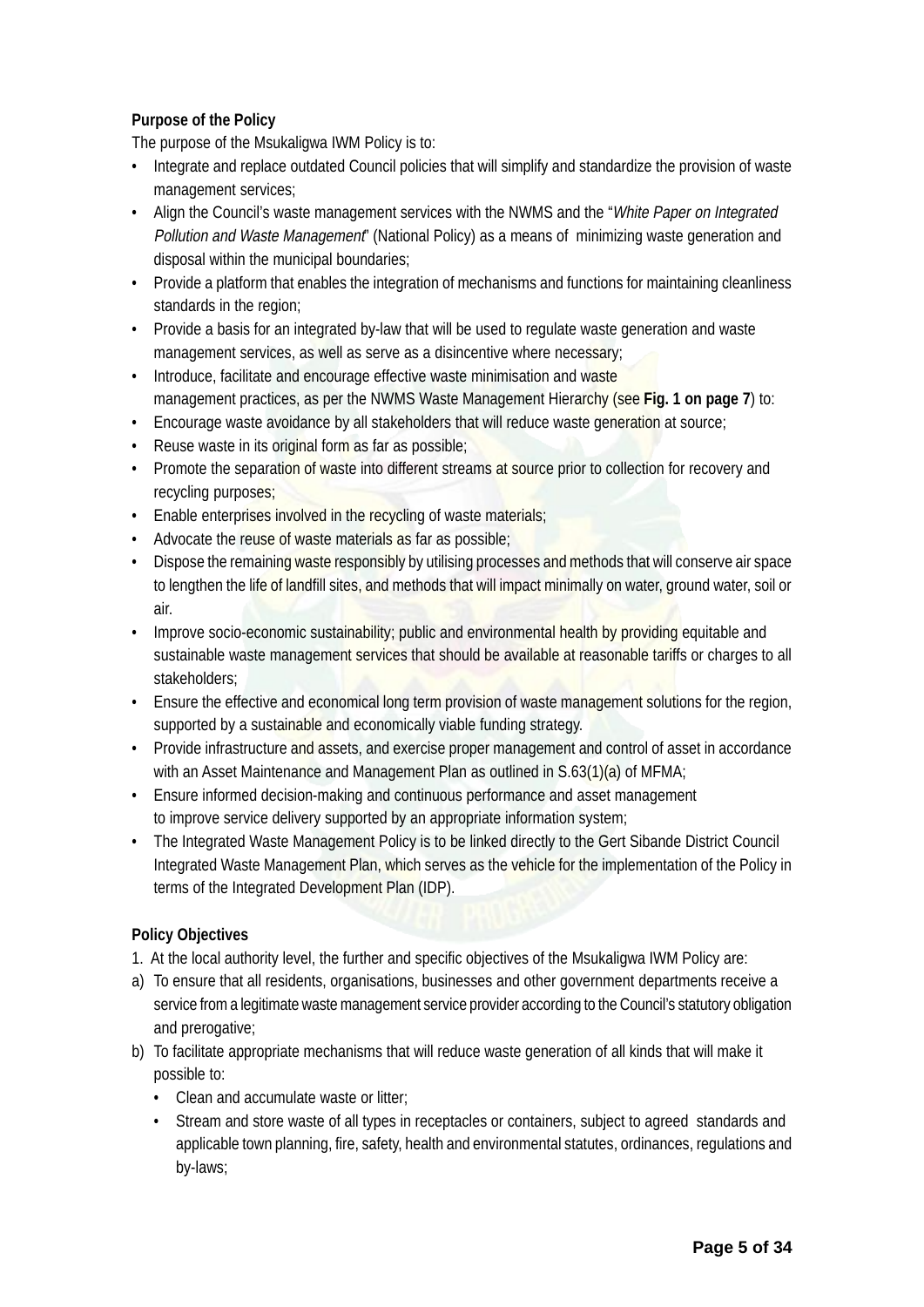- Collect and/or transport waste to appropriate waste management facilities with suitably equipped, roadworthy and licensed vehicles or machines;
- To dispose unusable waste at landfill sites that have been established after proper assessments were completed and approved, and is operated per appropriate permit conditions set by the various regulating authorities.
- c) To standardise the different service delivery mechanisms in a balanced way appropriate to managing waste, according to environmental concerns in terms of: the type of service needed by different communities, industries, business and/or visitors' needs in support of the Council's objectives of enhancing local economic development and sustainable job creation where possible;
- d) To set minimum standards of performance in line with the Council's general economic sustainability, efficiency, and effectiveness norms;
- e) To inform the Integrated Waste Management Plan of the District Council, based on sound socio-economic and environmental principles;
- f) To provide an efficient service at an economically acceptable rate.

# **Policy Review**

The IWM Policy has a long-term horizon of twenty to thirty years in accordance with timeframes linked to the NWMS. It is intended to be flexible, yet robust. However, if National policy or legislation or if concurrent Council policies that influence and guide this policy are amended, the IWM Policy should be reviewed as soon as such changes have been promulgated.

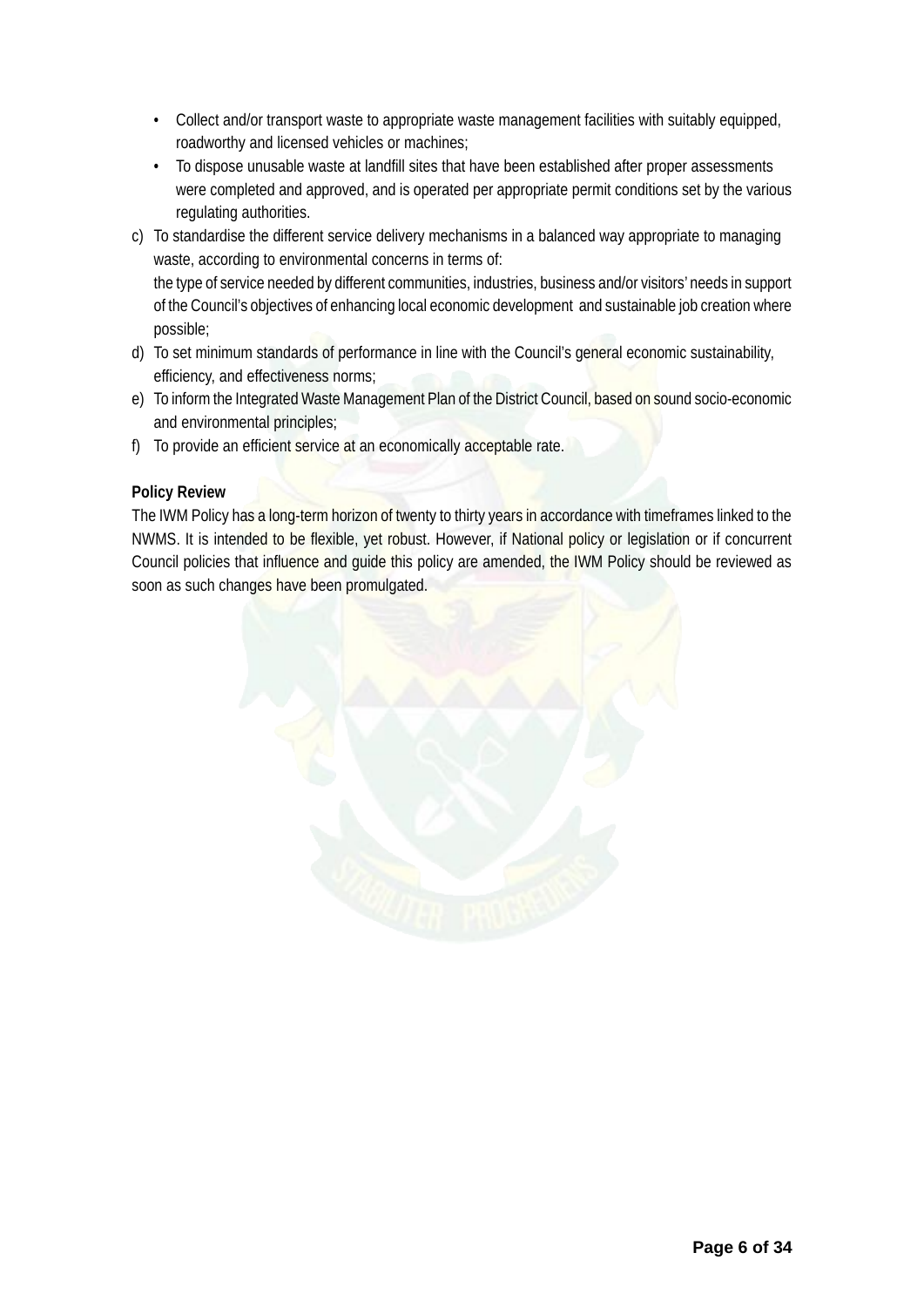# **PART 1 GENERAL POLICY PROVISIONS FOR INTEGRATED WASTE MANAGEMENT**

# **PART 1: GENERAL POLICY PROVISIONS FOR INTEGRATED WASTE MANAGEMENT**

#### **1. The Council's Prerogative for a suitable Service Mechanism/Provider**

It is the Council's duty to ensure that a Waste Management Service, consisting of "cleansing, refuse removal, refuse dumps and solid waste disposal", is provided in the Msukaligwa region, and per the requirements of the Local Government Municipal Systems Act, or MSA. The selection of a suitable, equitable and sustainable service delivery mechanism for waste management services is, therefore, the Council's duty and prerogative as the service authority and regulator within the municipal boundary, once it has complied with the determination of the criteria in accordance with the statutory mechanism.

# **2. Regulations and Control by the Council as a Service Authority**

The Council is the de facto Service Authority for waste management services at the local government level. For the purposes of interpreting the Council's policy, and in alignment with National policy, "waste management" is defined as **"**the avoidance, separation, reuse, containment, diversion, cleaning, handling, transportation, interim storage, recycling and disposal of waste other than untreated sewerage**"**. "Waste management services" include activities that individuals, organisations or business entities are responsible for on their premises or property. The provision of a waste management service is, thus, subject to statutory requirements, and conditions set by the Council in terms of its mandate to govern the administrative units/towns. This includes specialised collection, processing or treatment by hand or machines, disposal services, the operation of vehicles and machines used for waste management, the establishment of infrastructure and equipment by external entities or individuals. The provision of all waste management services by internal or external entities within, or that cross the municipal boundaries will be regulated through applicable by-laws read in conjunction with this policy.

To operate inside the municipal boundaries, any entity engaged in waste management practices must be registered and accredited in writing by the Council. In addition, where statutes or codes of practice require a different written accreditation, authorization or permit to be issued by a National Department, this must also be obtained before operations may start. As per legislative and the NWMS requirements, certain categories of waste are subject to recording, auditing and reporting requirements.

#### **3. Intergovernmental Roles and Responsibilities**

The Council recognises that it has a responsibility to abide by statutes, policies and guidelines that are introduced by National and Provincial Departments from time-to-time.

In this regard, the Council acknowledges the regulatory oversight that must be exercised in terms of legislative compliance as well as the allocation of funds in aid of achieving National and Provincial objectives at the local government level. Conversely, these Departments have a responsibility to ensure that timeous communication and the intergovernmental transfer of funds enables the Council to execute its duties and obligations.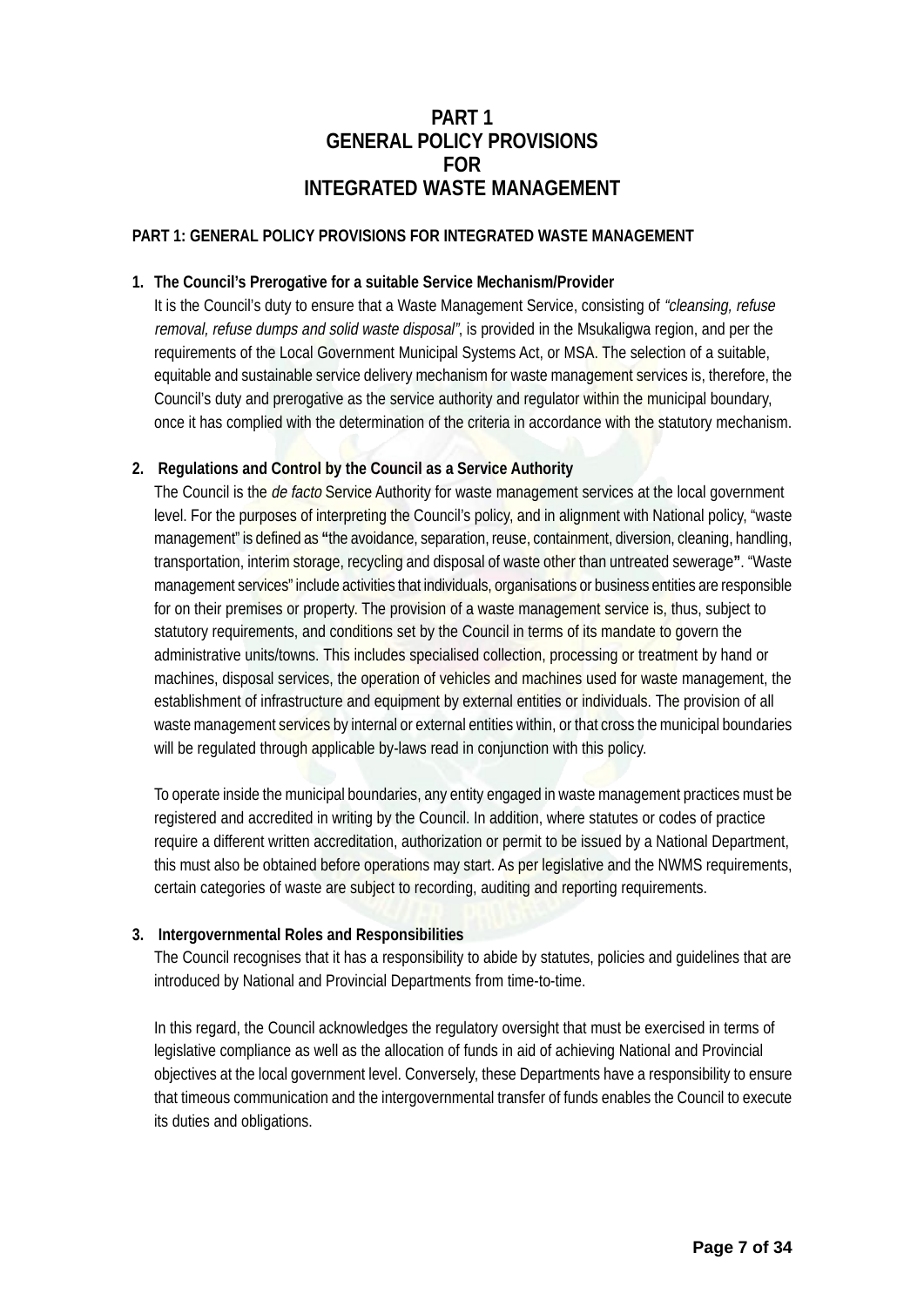# **Figure 3: Typical Waste Generation and Integrated Waste Management Cycle to minimise Health and Environmental Impacts**

It is essential that all stakeholders are aware of, and accept their waste minimisation responsibilities by reducing, preventing and separating waste that is being generated to reduce the stream to the landfills. This entails managing the waste responsibly at and between the points of generation to a disposal or landfill site.

All waste management services provided by or on behalf of the Council will attract charges and rates according to the Council's Tariff Policy. Service providers may provide waste management services only after the Council has exercised its duty and prerogatives in terms of the MSA, and must have a legitimate standing to operate a sustainable and responsible waste management business, provided that it is done in accordance with the principles and standards set out in this policy, and in accordance with the applicable statutes and regulations.

# **a. The Council's Responsibilities**

The Council's general responsibilities to achieve integrated waste management are:

- 1. To exercise a prerogative to provide or contract for the provision of waste management services,
- 2. To ensure that where the Council has exercised its prerogative not to provide or manage a waste management service, that such services are provided to affected stakeholders;
- 3. To ensure that a compliant entity may provide a service to stakeholders to whom Council elects not to provide a waste management service;
- 4. To monitor and regulate services, in order to ensure that statutory waste management obligations and service standards are met, whether service provision is through an internal department, through Councilmanaged and contracted or partnership arrangements, or via external mechanisms;
- 5. To ensure all residents and entities that own property and operate business premises, and who generate waste have a valid contract for the collection and disposal of waste, and that payment is collected as per relevant Council policies;
- 6. To ensure that all waste management infrastructure, equipment and vehicles in the municipal boundaries conform to statutory requirements for the responsible handling, storage, transporting and disposal of waste;
- 7. When the Council is the service provider:
	- a) To provide appropriate receptacles at a cost determined by the Tariff Policy, for the storage and accumulation of waste prior to collection;
	- b) To schedule days and routes, which may change from time-to-time due to operational considerations, for the collection of waste on a routine basis;
	- c) To bill persons or entities receiving a routine waste management service from or on behalf of the Council accurately and timeously, and recover incurred costs of clean-up and administration services from those who litter or pollute, as determined by the Tariff Policy;
- 8. When an external entity is the service provider, to ensure that they provide appropriate receptacles to their customers for waste storage prior to collection;
- 9. To provide appropriate waste receptacles in or at places visited by the public;
- 10. To regulate waste management at all events;
- 11. To handle and transport residential and commercial waste from entities contracting with the Council from the point of collection for onward transfer, processing, treatment, or disposal unless otherwise specified;
- 12. To do general area cleaning and cleansing on a "boundary-to-boundary" basis on public property and terrain that the Council is responsible for – roads, conservation areas and property that has been legislated as another government department's responsibility may receive a service based on a contract with a service provider, or on via a Service Level Agreement in the case of a government department;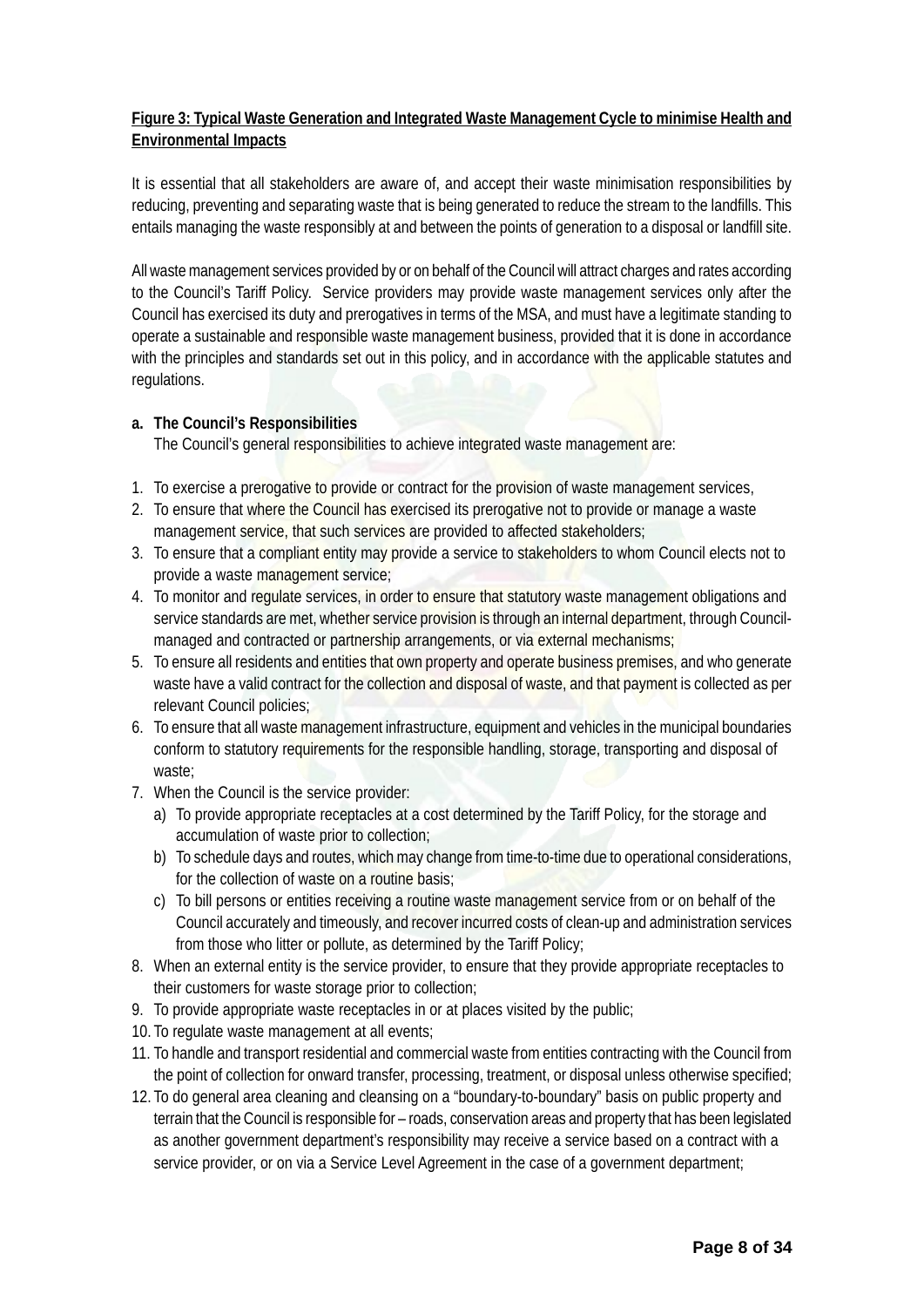- 13. To set rates and tariffs for routine and special waste management services as per the Tariff Policy, which are affordable and payable by all property owners or a person or entity receiving the services, subject to various other Council policies;
- 14. To form Municipal Service Partnerships as a means of extending services and/or when there is a lack of Council resources;
- 15. To be compliant and adhere to legislation when providing or managing services;
- 16. To promulgate and enforce applicable by-laws relevant to waste minimisation and waste management to control the impacts of waste.

# **b. Stakeholder Responsibilities**

General waste management and minimisation responsibilities of residents, visitors or entities inside the municipal boundaries include:

- 1. All stakeholders must avoid generating waste as far as possible;
- 2. All residents, property owners, government departments, non-governmental or community service organisations, and business entities must be registered with the Council for the planning and determination of waste management services.
- 3. All entities and individuals wishing to engage in commercial waste minimisation and recycling activities inside the municipal boundaries that will divert waste from landfill must be accredited by the Council to operate in the Municipal boundaries;
- 4. All property owners, residents and business entities must register with the Council and must engage with the Solid Waste Management Department to ensure they understand the responsibilities associated with integrated waste management and the cross-impacts of their activities on other stakeholders and the environment;
- 5. All stakeholders must ensure they have a valid contract with a service provider for waste collection and disposal – residents and commercial businesses must have a contract with the Council unless otherwise determined,
- 6. All commercial and industrial entities must complete a "Waste Assessment" form, that will assist the Council with its long range planning;
- 7. All events organised and hosted must have a waste management plan that includes a provision for the cost that associated with waste management services.
- 8. Specific entities that require a business license from the Council in terms of the Business Act, Act 71 of 1991, must submit a waste management and recycling plan for approval by the Council's Health Dept and the Solid Waste Management Dept in addition to the regulatory requirements.
- 9. Industrial and health care entities must have a contract with a legitimate private sector service provider able to provide a service according to the nature of the waste that must be collected, and/or treated, and/or recycled, and/or disposed;
- 10. Health care risk waste generators, transporters and facility operators must have a valid permit issued by the Council's Health Department;
- 11. Property owners, traders or businesses may only use the receptacles provided for their own use at the site and for the purpose it has been provided, or can apply for additional receptacles or enhanced services at additional cost;
- 12. If waste collection and disposal requirements exceed the minimum policy or a service contract criteria, the responsible stakeholder must fill in the "Application for Supply of Services" form for an enhanced service, which must be accompanied by a "Waste Assessment" form that will inform the Council about the expected changes in the volume or type of waste, or the frequency of service;
- 13. The occupant of a dwelling or property, manager of a facility, amenity or a business entity, or entrepreneur that generates waste, must ensure that recyclable waste is separated, streamed and stored in an approved container;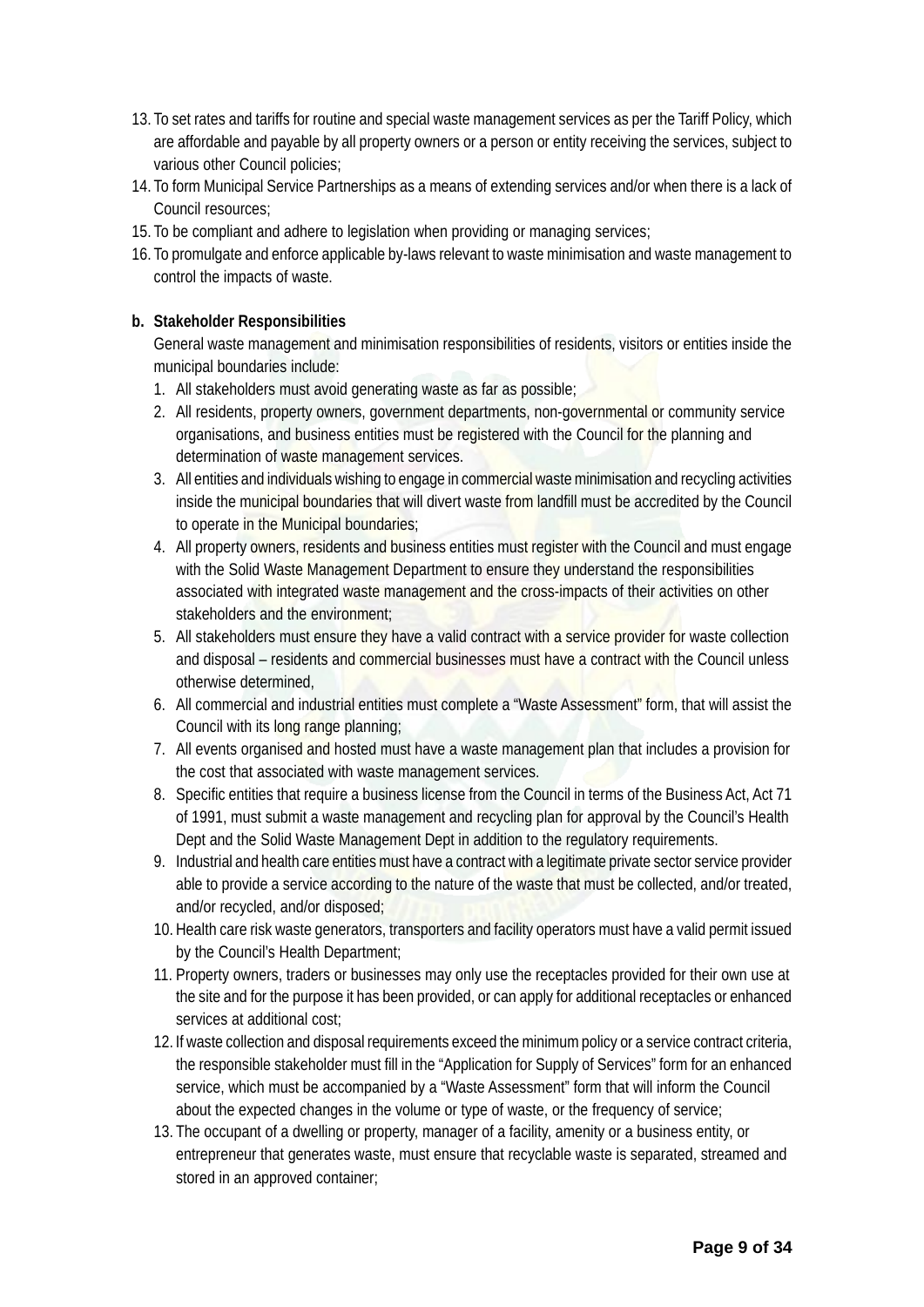- 14. The waste generator must transport recyclables or have these collected at own cost to a speciallyprovided facility, where the recyclable materials must be placed in separate bulk containers or a separate area provided at the facility;
- 15. Property owners of vacant land and occupants of occupied property are responsible for maintaining cleanliness and hygiene standards inside the boundaries of the property in terms of the Council's applicable by-laws. The Council reserves the right to clean waste and overgrowth that accumulates on such land at the owner's expense at the cost of cleaning and disposing of the waste.
- 16. Property owners and/or developers of land and buildings must provide for waste management infrastructure according to the Council's guidelines, and must submit a waste management plan as part of the Council's plans approval process.

#### **c. Responsibilities of Governance Structures of the Council**

A Sub-council's general responsibility is to monitor the outcomes of service delivery, and to report deficiencies to service departments for corrective action. It also has a responsibility to identify projects in terms of the IDP and community needs, is a co responsibility of all a sub-council's ward committees, and as part of waste management services and projects, is part of the Health and Safety Representative's duties.

#### **4. Different Waste Management Service Mechanisms**

There are a number of mechanisms through which the Council will ensure the provision and integration of waste management services. The mechanisms include Municipal Service Partnerships (MSP's), which the Council, as a service authority, manages and regulates according to this policy and a Waste Management Charter. These mechanisms are not restricted to:

#### **a. Council-provided or managed services at tariffs set by the Council:**

- Through an internal department according to the Council's functional delegations:
- A service that is provided via a community partnership contract or another entity (private business, CBO or NGO) that is contracted via the Council's commercial tender process to provide a service on behalf of the Council at a sustainable cost to an end-user, with outcomes managed by the Council in terms of the principles and standards of the policy read in conjunction with the contract;
- A service is provided through a public-private partnership (PPP) on behalf of the Council on an externally contracted basis to an end-user, and outcomes in terms of a contract and Standards of Cleanliness are managed by the Council;

#### **b. External service mechanisms**,

- where the Council is the service authority and regulator of minimum service standards via this policy, but does not control the cost to the consumer of such services:
- Another entity (private or external business) provides a specialised service and/or equipment and facilities to an end-user per a contract and at a cost set by the entity. Costs are payable to the external service provider, while outcomes are managed by the Council in terms of the principles and standards of the policy and the provisions of the Council's by-laws;
- A service is provided through an intergovernmental partnership subject to cost recovery as provided for in legislation and per monitoring and management arrangements that will be determined contractually, from time-to-time.

#### **5. Classes of Waste and Service Categories**

Various classes and categories of waste have been defined in accordance with the National standards for a Waste Information System (WIS), District Council's IWM Plan and the Council's Tariff Policy.

#### **6. Integration of Waste Management Services**

#### **a. Cross-cutting Functions among the Council's Departments**

Waste management functions are provided by various departments, who share co-responsibility for successful outcomes. As a result, not all waste management functions related to the maintenance or cleaning of infrastructure or the environment are the responsibility of the Solid Waste Management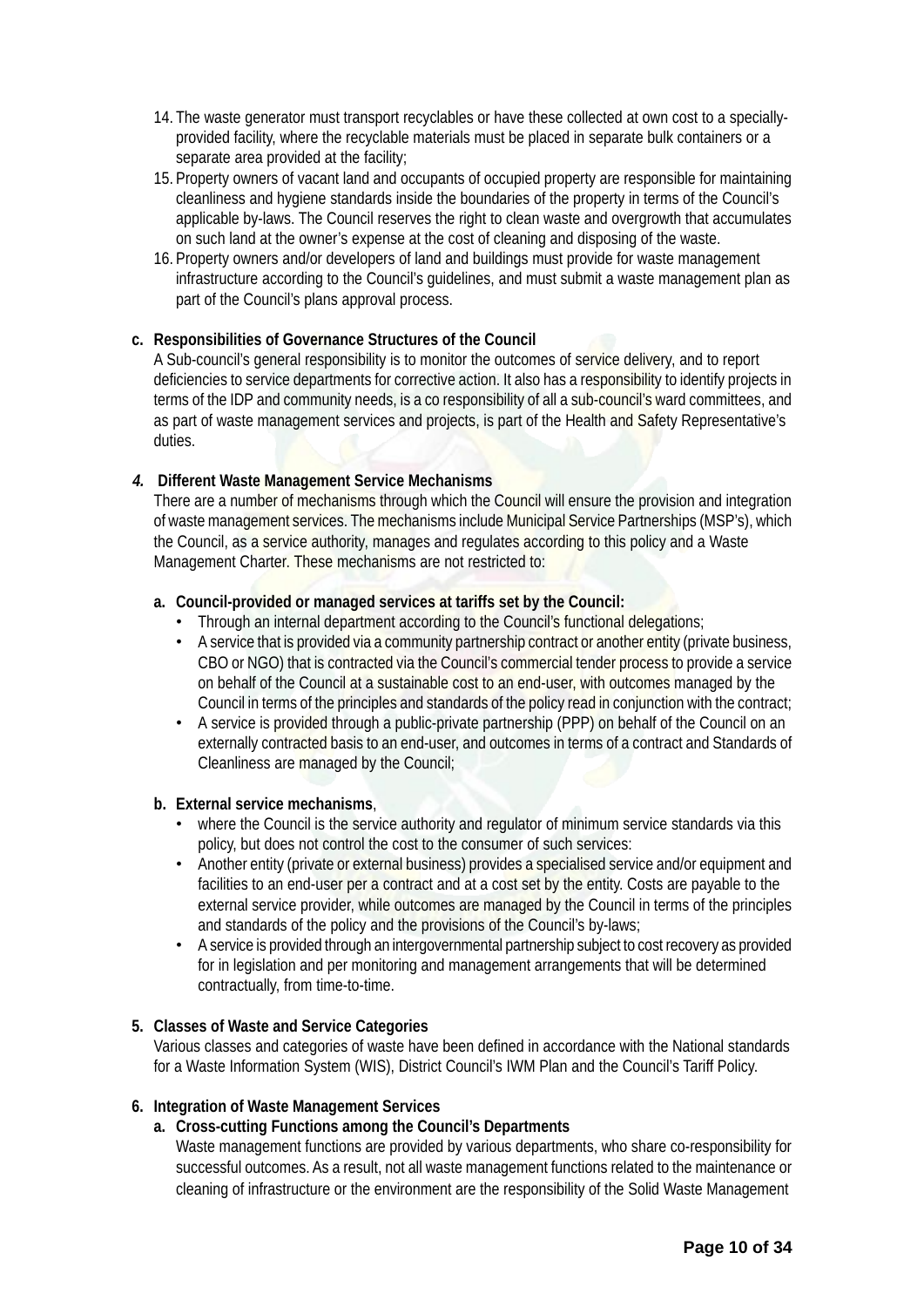Department. A common responsibility of all internal departments is to separate waste for recycling. In addition, all waste that is cleared and cleaned, which may be contaminated by pollutants or pathogens, must be treated as "hazardous waste for treatment and disposal purposes. Cross-cutting waste management functions relate to infrastructure and facilities, which have to be cleaned and maintained as per the delegated responsibility of these departments. These responsibilities may change from time-to-time due to internal organisational restructuring and functional delegations. The SWM Department will provide waste management services to internal departments or directorates via service level agreements (SLA's) to recover costs associated with waste management per the MFMA requirements.

# **b. Waste Management Services provided to other Government Institutions**

By definition, all other government departments that own developed property and vacant land, or operate from leased premises in the municipal boundaries, are responsible for the maintenance and cleanliness of these properties. Departments must have and are liable for payment of waste management services.

The cleaning of any public land declared and operated as a reserve by another government department, is the responsibility of that department. Cleaning must be done to meet the Council's minimum standards of cleanliness and fire safety. The Council will provide collection and cleaning services to/ on non-Council property, or on land not normally serviced by the Council on a contracted basis, at a tariff set out in the Tariff Policy. Alternately, a private contractor may provide the service according to its own terms of contract.

#### **c. Waste Management Services provided at Public Events and Places**

Waste management services are required at public spaces, amenities and facilities that are used by residents and non-residents (e.g. visitors and tourists), and at events that will attract large numbers of the general public.

It is the Council's policy that the planning for all events hosted in the City's boundaries must include a provision for waste management services and payment for these services. This includes events that are planned and organized by the Council, by a government department or a committee sponsored by such a department, by any other body or institution, or by a private entity. Therefore, a budgetary allowance must be made by events organizers for the cleaning, collection, and disposal of waste that is generated at such events

If the Council provides any or all of the waste management services, event organisers will be billed accordingly. If an event organiser neglects to obtain waste management services, the Council reserves the right to bill the organiser for any expenses incurred for cleaning, cleansing and disposal services.

# **d. Waste from other Municipalities, Provinces and Countries**

It is the Council's policy to minimise the trans-boundary or trans-border movement of waste, in keeping with National legislation, policy and international conventions, either from another municipality or province, or from another country for disposal at any landfill site regulated by the Council, irrespective of ownership or management responsibility.

If there is sound rationale for allowing trans or cross-border waste to be land filled in the Msukaligwa municipal boundary, it may only happen if a written application is made to the Directorate SWM, the Council has approved it, additional governmental approval has been obtained as applicable, the necessary financial agreements have been signed, and after the relevant permits have been approved and issued.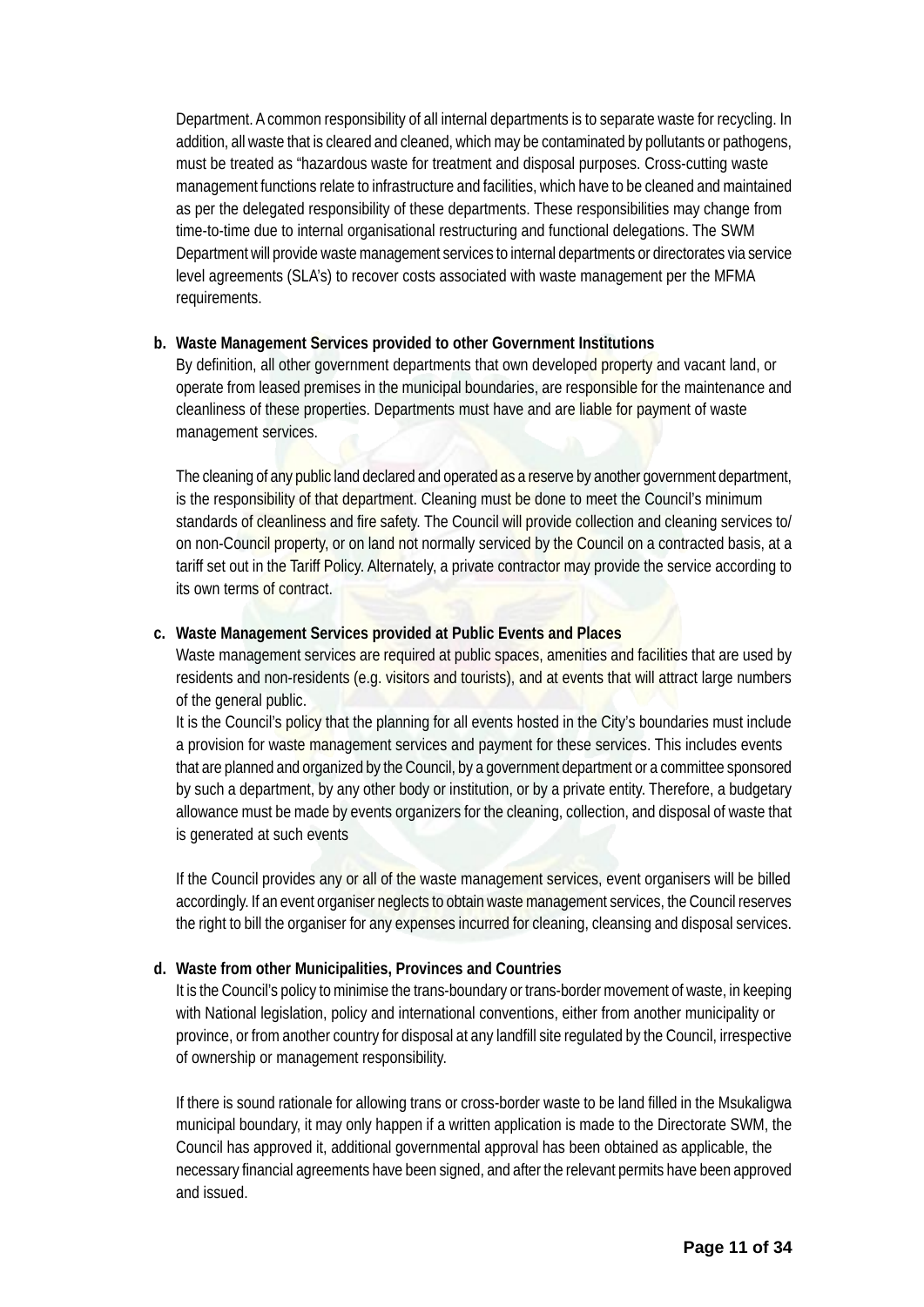# **PART 2 POLICY PROVISIONS FOR WASTE MINIMISATION**

#### **PART 2: POLICY PROVISIONS FOR WASTE MINIMISATION**

#### **1. Background to Waste Minimisation**

Waste minimisation forms the core of the National Waste Management Strategy to ensure that health and environmental impacts can be minimised, and landfill airspace can be optimized to keep increases in tariffs sustainable over the long-term.

"Waste minimisation" is defined as any activity that can prevent or reduce the volume, resource and environmental impact of waste, which is generated, treated, stored or disposed of. It is not a "businessas-usual" approach, as it requires proactive participation by all stakeholders. The Council commits to pursue, establish, facilitate and communicate waste management policies and waste minimisation mechanisms, initiatives, and partnerships proactively, and to obtain the general cooperation from the public, commerce and industry. Applied waste minimisation foremost promotes waste avoidance, but also actively encourages traditional "end-of-pipe" strategies aimed at increasing the reuse, recycling and separation of waste materials at source that will divert waste from landfill sites.

All-round participation and partnerships, and a commitment to "Cleaner Production and Sustainable Consumption" initiatives are keys to the success of waste minimisation. It will also require more resources or infrastructure than the Council can afford. Industry especially, will have to change manufacturing and packaging approaches in terms of sustainable initiatives.

Waste minimisation involves a number of processes, mechanisms and stakeholders in the production, marketing, packaging, selling and consumption of goods that produce waste at all stages of the consumption cycle. By implication, it will require a conscious, comprehensive and intentional decision and effort by all stakeholders to ensure that waste and the secondary effects of poor waste management can be reduced through waste minimisation to increase landfill site lifecycles and the environment. This may involve additional mechanisms and processes that include the following:

- Encouraging waste separation, streaming and diversion practices;
- Creating infrastructure to enable waste to be diverted from landfill sites;
- Developing infrastructure for processing waste for reuse/recycling;
- Developing markets for recycled materials and products;
- Applying Clean Development Mechanisms (CDM) to reduce, amongst other effects, the global warming effects of landfill gas to the benefit of all stakeholders including the environment;
- Conducting awareness and education campaigns to disseminate information regarding waste diversion, minimisation and recycling;
- Consumers will be required to change behavioural patterns to avoid and reduce waste by not littering, or by dumping waste illegally, and by practicing the separation, reuse and/or diversion of recyclables.

# **2. The Council's Role in Waste Minimisation**

The Council recognises and acknowledges that:

• it must manage waste minimisation in accordance with targets over time, which are based on the aims set by the "Polokwane Declaration" (2001);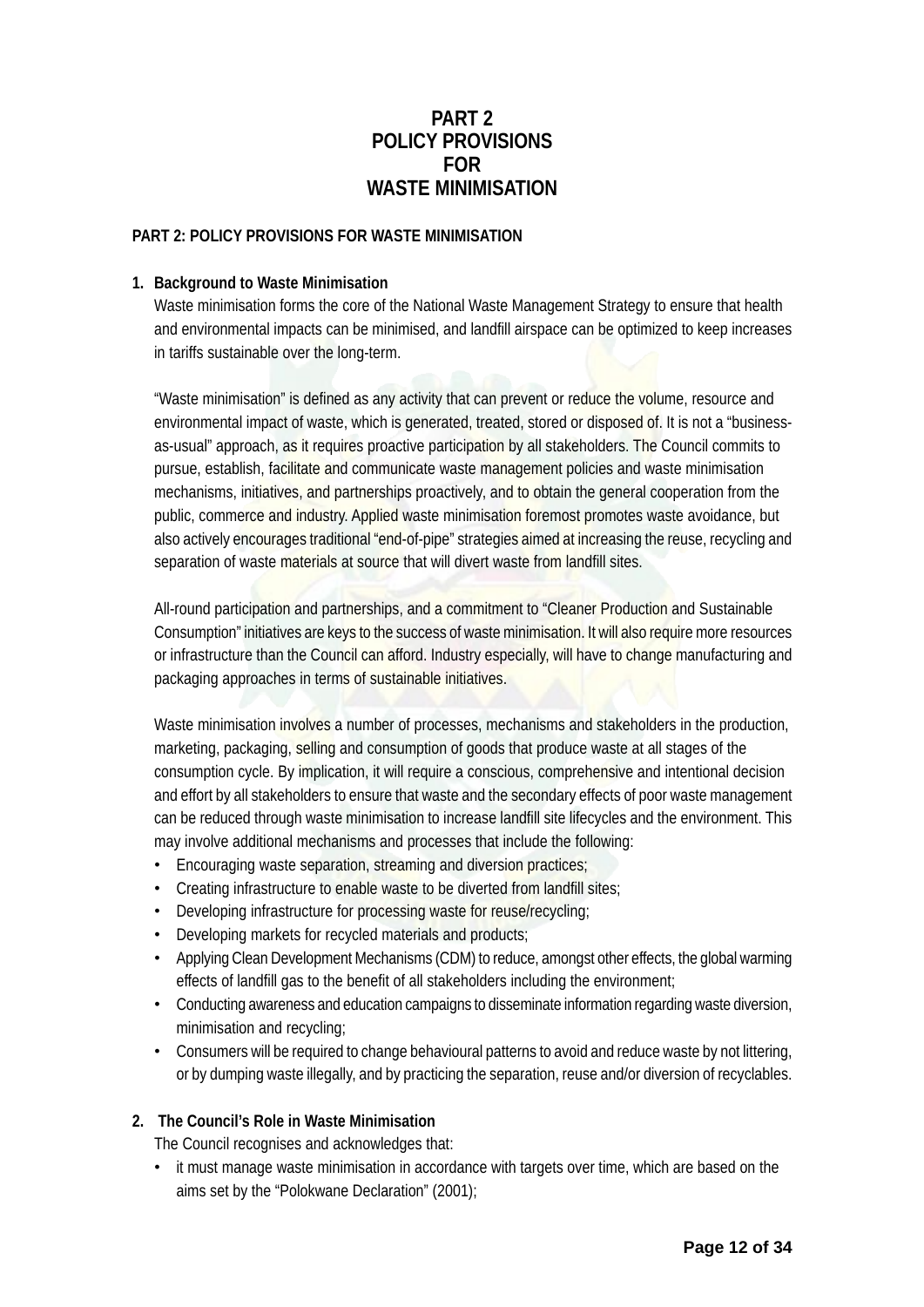- It must draw up and implement an Integrated Waste Management Plan to give effect to all efforts to minimise and manage waste;
- It must draw up and implement an internal waste minimisation plan, aimed at reducing impacts on resources and the environment;
- it must play an enabling and facilitation role to provide an environment in which all stakeholders are able to contribute to the minimisation of waste in business or in society by establishing relevant partnerships and networks;
- a co-operative role should exist between itself and the relevant national and provincial department to ensure that activities and efforts can be streamlined to minimise duplication and give effect to waste minimisation, which can contribute to the national imperatives of minimising resource and environmental impacts;
- It must engage with business and industry, either through representative bodies, or with individual organisations to enable or provide certain infrastructure and services, through various private, industryspecific and public-private initiatives that will be needed for waste minimisation;
- it will encourage and involve all communities to ensure that waste avoidance and minimisation initiatives can be used to the fullest effect;
- it will produce and enforce legislation aimed at non-compliant stakeholders.

# **3. Waste Diversion and Minimisation Principles**

The Council's diversion and minimisation principles are based on pragmatic, sustainable and holistic cost-benefit considerations, balanced by expenditure priorities, all of which strive to achieve the Council's long-term waste minimisation targets in accordance with spatial and population growth strategies:

- 1. Not all waste can be avoided the approach to minimisation will be based on the 80/20 principle, where prevention and recycling will be encouraged to optimise the return on effort and expenditure needed for minimisation initiatives.
- 2. Each producer or generator of waste is responsible for waste minimisation, separating recyclables at source and keeping these in separate and suitable containers on their property as the first step in the waste diversion process;
- 3. Separated or streamed waste may not be mixed with waste that is destined to be land filled;
- 4. Contained waste may not be put out for collection on the kerbside until the day of collection in order to avoid practices that may lead to littering and further cost to the Council;
- 5. The waste generator is responsible for transporting, or having recyclables collected, unless the Council decides on an alternative option;
- 6. Industry or a private concern may become involved in the collection process at the Council's prerogative.

# **4. Mechanisms for Waste Minimisation**

Waste minimisation effort will require involvement, commitment and support by all stakeholders to achieve active waste separation at source to divert waste away from landfill sites. Apart from individual citizen participation, it will also need the local stimulation of EPR-financed, voluntary industry initiatives, ideally linked to the social responsibility policies of companies. These partnerships will be used to co-provide infrastructure and technology, and create demand for the separated waste materials.

The Council will promote these partnerships through active information; education and awareness campaigns to introduce facilitate and enable waste minimisation.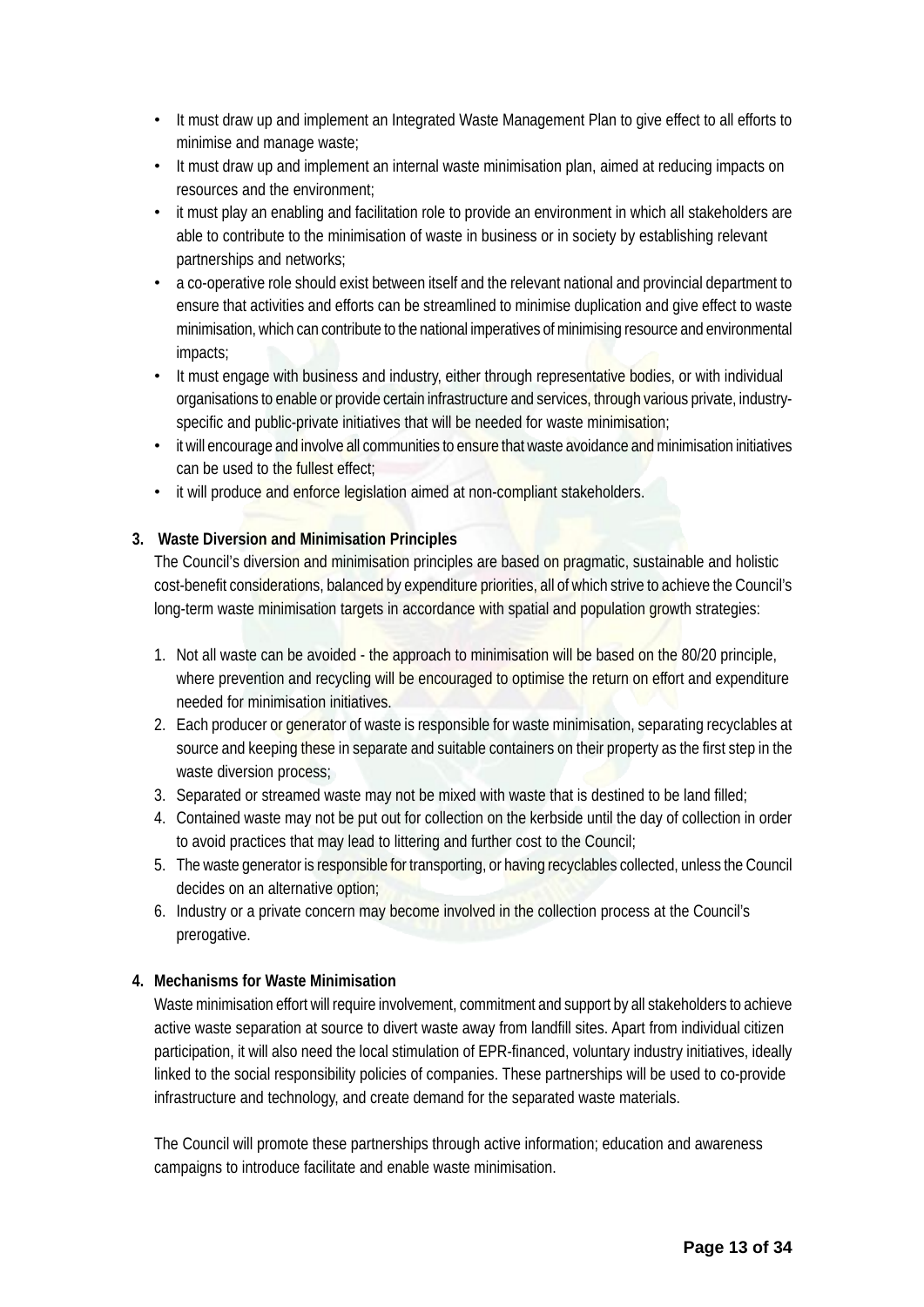#### **5. Providing Alternatives for different needs**

Different communities have different needs and the Council recognises that, if possible, there should be alternatives that are best available to suit various waste minimisation needs to promote community benefits. These alternatives must follow the general principles for waste diversion and minimisation.

#### **i. Informal settlements and developing communities**

Waste separation and streaming should preferably occur at source by each household in informal settlements and developing communities. Where it is not possible due to practical considerations (e.g. space restrictions, etc) the waste must be separated and deposited at a remote location that has been approved by the Council.

# **ii. Established or formal communities and businesses**

Various alternatives or minimisation mechanisms may apply to formal communities and businesses, but waste separation and streaming must occur at source:

- a) Private contractors registered on the Council database may contract with a private household or business for the collection of streamed waste according to their own logistical arrangement and schedules;
- b) A waste minimisation club is ideally suited to residential and business cluster developments and flat complexes, and may be established according to special requirements and tariffs. These clubs must apply to the Council for a special dispensation as an "Enhanced Service", together with the submission of a waste management plan;
- c) The occupant of a private dwelling may transport streamed waste and deposit the different types of recyclables at registered drop-off (i.e. waste diversion) sites. A waste recycler or processor registered on the Council database may collect waste from these sites per arrangement with the drop-off site manager;
- d) On-site facilities may be established and managed on behalf of businesses by private waste management specialists.

# **6. Infrastructure to enable Waste Diversion and Minimisation**

The Council will ensure the provision of waste diversion infrastructure where private individuals may bring and deposit limited amounts of recyclable waste in demarcated areas or containers, subject to affordability criteria. Other stakeholders may also use these facilities at the Council's prerogative and approval. Commercial and industrial stakeholders must engage directly with recyclers to ensure recyclables are diverted away from landfill sites.

Other diversion or recycling infrastructure may be provided by any concern at its own cost, as long as it has met all the statutory and the Council's requirements applicable to the establishment, operation or decommissioning of such facilities. Where the Council applies densification criteria that are aimed at developing high density buildings, developers must ensure that adequate waste management facilities (e.g. waste rooms that include recycling facilities, etc) are included in plans submitted to the Council for approval.

# **7. Markets for Recycled Materials**

Recycling and the creation of a demand for products with post-consumer recycled contents is per se not part of the Council's Constitutional mandate. This mechanism will rely on various industries to develop and drive this part of the process. The creation of industries and markets that either process or treat waste for recycling and reuse materials through dedicated infrastructure, falls in the ambit of business and industry initiatives. The Council will, however, encourage and support development initiatives that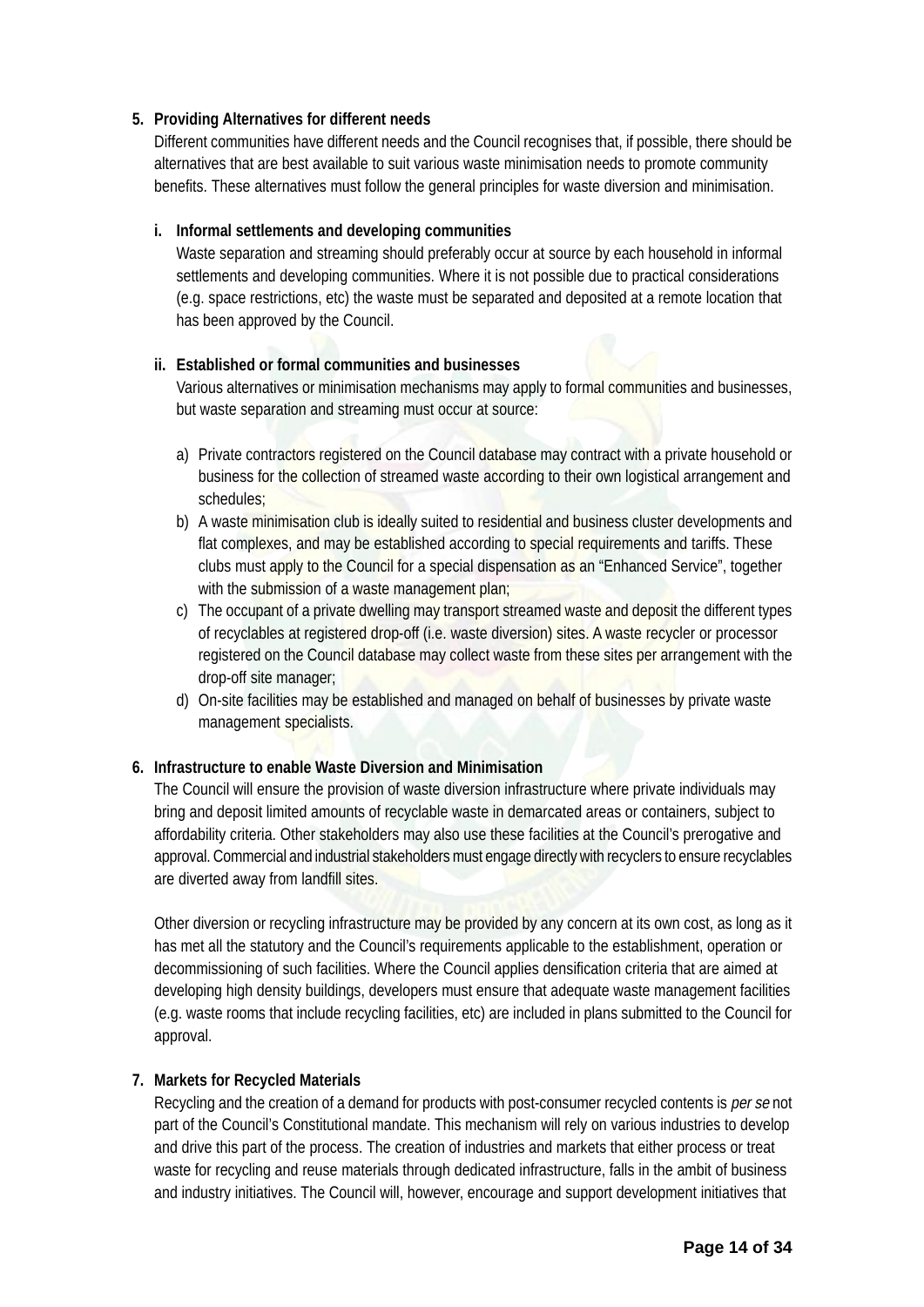will enable and encourage economic and job-creation opportunities linked to the establishment of processing and recycling businesses as part of the socio- economic development objectives. This support is limited to initiatives that are environmentally and economically sustainable by the owners of such businesses. In the event of a business, organisation and/or individual involved in recycling activities not being able to recycle and use recovered materials, they will be obliged to dispose of it at a licensed landfill site at their own cost.

# **8. Waste suitable for Diversion and Recycling**

By applying economic and practical criteria, it is accepted that not all waste can be streamed for diversion and economic recycling. The types of waste that should be targeted for these initiatives will be adjusted over a period of time.

# **9. Environmental/Green Procurement**

The Council subscribes to the principle by which it will procure goods on a preferential basis from manufacturers, agents and providers that undertake to minimise waste during production and manufacturing, and who align their production and waste management policies with EPR guidelines.

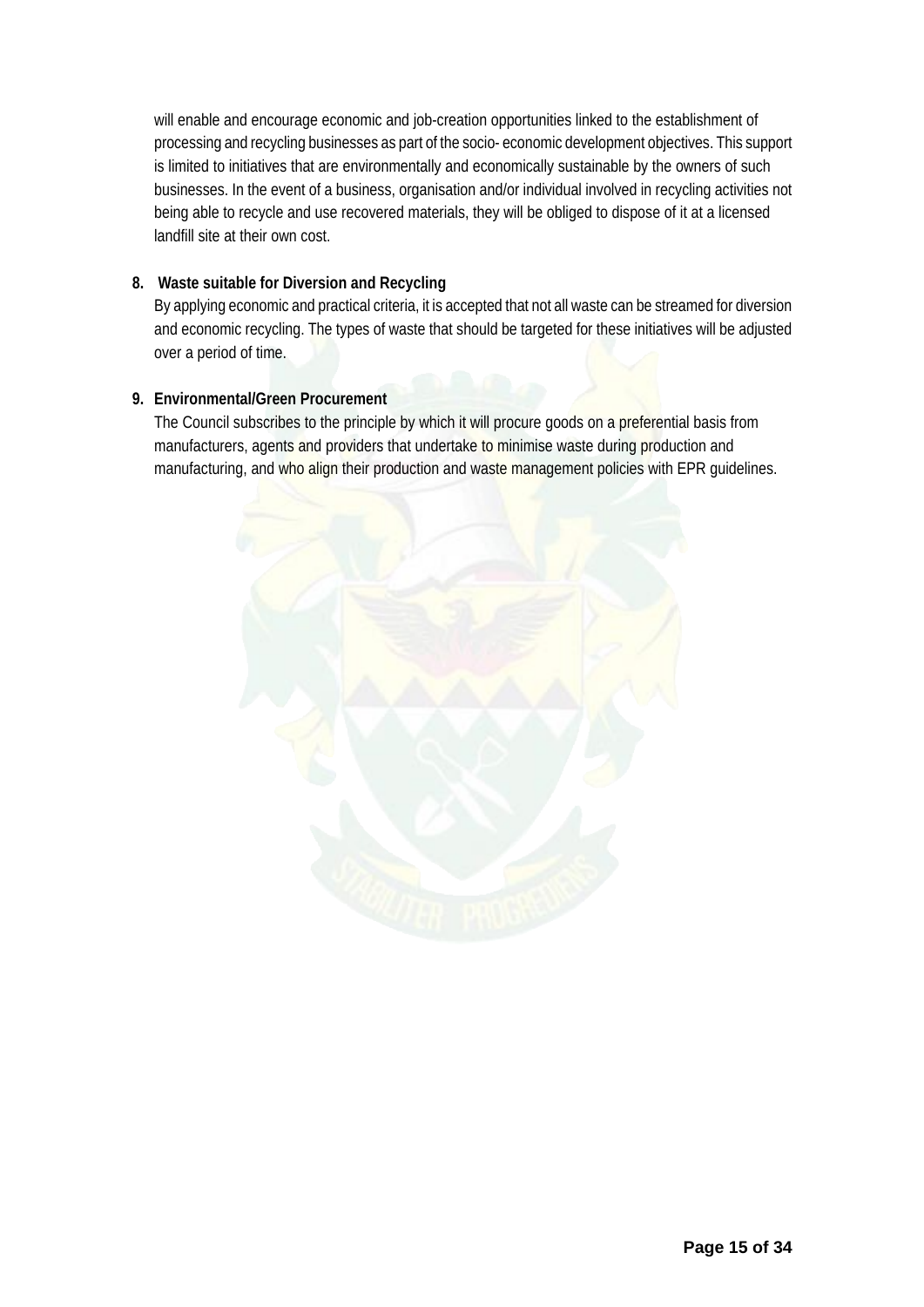# **PART 3 POLICY PROVISIONS FOR VARIOUS WASTE MANAGEMENT SERVICES**

# **PART 3: POLICY PROVISIONS FOR VARIOUS WASTE MANAGEMENT SERVICES**

# **1. Structure of the Council's Departmental Waste Management Services**

The Council provides a "boundary-to-boundary" waste management service in public areas it is responsible for in its geographic area of jurisdiction. Property owners, or organisations, business entities or individuals who occupy premises, are responsible for maintaining cleanliness and hygiene standards on their premises (on-site inside property boundaries) in keeping with the norms determined by applicable by-laws.

All stakeholders may contract on-site waste management services at their own expense. The Council's own services are clustered per the following categories and the suite of services required for managing waste through an internal service mechanism:

#### **a. General waste collection services**,

Including the transportation of waste to a transfer station or a disposal facility;

#### **b. Cleaning/cleansing**,

Which encompasses a wide range of cleaning services for all public spaces and streets under the Council's jurisdiction? This includes litter bin provision and servicing, street sweeping, litter picking, the clearing of illegal dumping and animal carcasses and the cleaning of industrial pollution, waste and debris generated by natural disasters and processes;

# **c. Disposal services**,

Which include the maintenance and operation of special processing and collection facilities, waste transfer stations and landfill sites?

#### **d. Technical support services:**

The Council operates a fleet of vehicles that are specially equipped for the task of waste collection, cleaning and transportation of waste to landfill sites. A variety of support infrastructure, such as depots and workshops, is required and must be provided to house and support the different functions.

# **2. Waste Collection Services provided or managed by the Council**

The Council's waste collection services are classified either as "non-residential" or "residential". Further classification is based on the type of waste, i.e. whether it is of a general, uncontaminated nature, or is specialized by virtue of the environmental, health or safety hazard the waste presents.

The Council may provide the following services, equipment and infrastructure:

- Waste receptacles: containers, bins and black bags (per conditions set by the Tariff Policy);
- Residential and certain non-residential waste collection services (including special or bulky waste), and associated equipment and infrastructure;
- Routine and *ad hoc* cleaning services;
- The cleaning and removal of illegally-dumped waste or litter in public places under the Council's jurisdiction: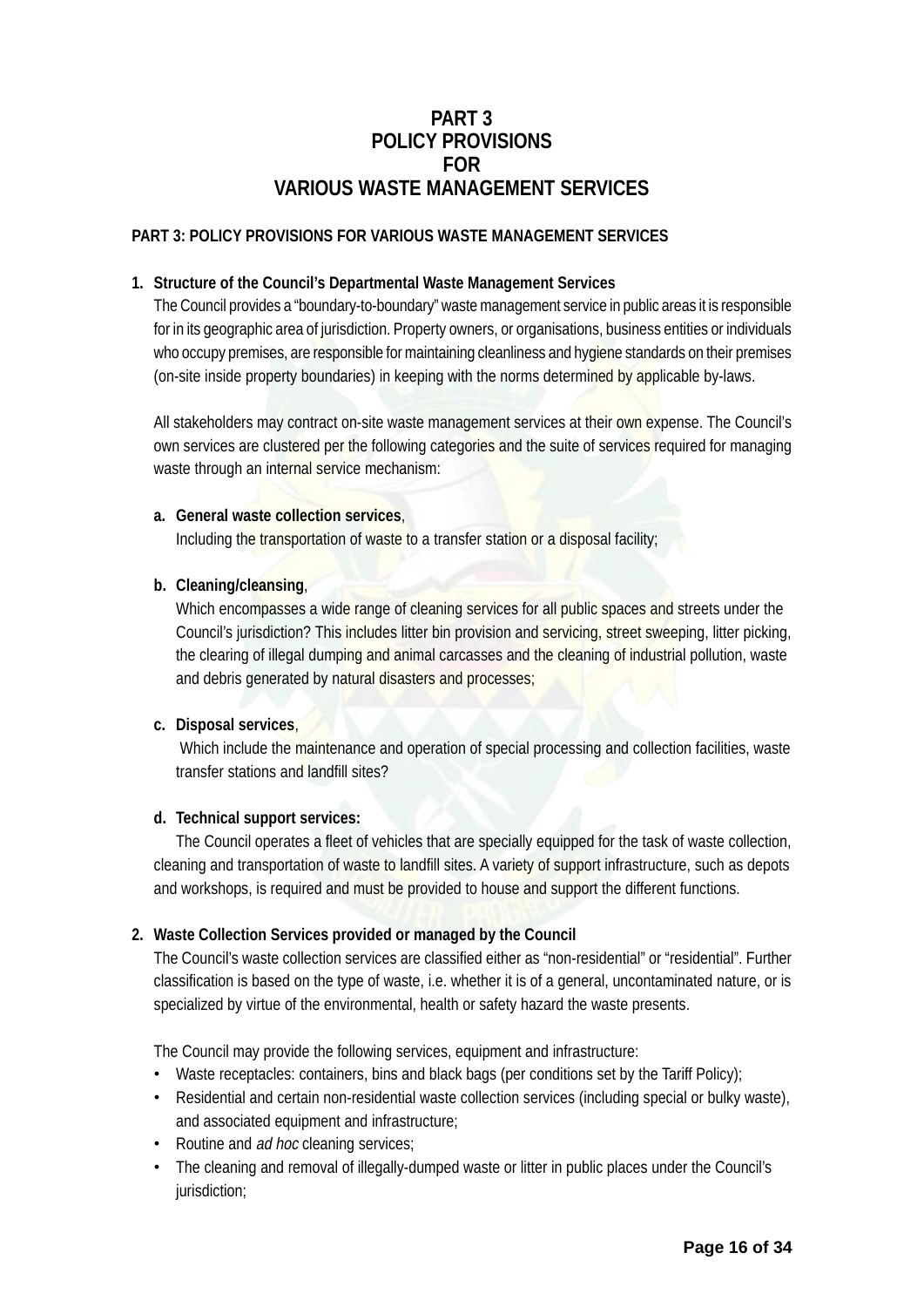- Animal carcass collection from public spaces, verges and roads;
- Waste transfer stations, equipment and infrastructure;
- Landfill sites, equipment and infrastructure;
- Waste awareness and education campaigns.

The Council has a prerogative regarding the choice of service mechanism and service provision in line with it's obligation to assess an appropriate service mechanism per MSA, S.77, and to set tariffs per the Tariff Policy for its waste management services. An assessment in terms of all the criteria in terms of the MSA must include a review of organisational and community benefits, has been consulted in the public realm, and the results, objections and/or recommendations of alternate service mechanisms have been presented for the Council's due consideration.

Specialized waste collection and related services and infrastructure for industrial and hazardous waste are part of "non-residential" services. For the time being these are provided by private waste contractors due to specialized facilities and infrastructure requirements not normally provided or maintained by the Council. These services are aimed at the industrial and the health care service sectors (including veterinary services) that generate hazardous waste of various categories, which requires special handling, transport and treatment before disposal. The services generally exclude nuclear waste, which is regulated by the Atomic Energy Commission via specific legislation.

#### **i. Standard Service Level for Waste Collection: Informal Settlements**

The standard service level for residential waste collection, to informal settlements is aligned with the Council's Indigent Policy. This is a once-a-week, door-door waste collection service provided to indigent families per dwelling, according to a Council approved contract. "Emergency" waste services may be provided temporarily while existing service provision plans are amended. Black bags for utilization in clean-up campaigns may be provided at no cost subject to the availability of funds, at the discretion of the Directorate: Solid Waste Management Services.

# **ii. Standard Service Level for Waste Collection: Formal Residences**

The standard service level for formal residences is a once-a-week, kerbside waste collection service irrespective of who the service provider is. In this category, all dwellings per erf, including backyard dwellings, other than those where geographic or other service constraints make this impractical, will be provided with a steel waste container, of a size and design to be determined by the Council. The occupant must ensure that all residential waste that has been separated and cannot be recycled, is stored in the bin. The bin may only be placed outside the property boundary for weekly collection of the waste, on the day of the scheduled collection.

#### **iii. Special Services for Waste Collection**

The provision of special collection services will be determined on a case-by-case, needs basis according to specific requirements that must be set out according to a written request, and will be provided by the Council if it has the necessary equipment and resources. The Council will provide bins at public events according to the standards and costs described elsewhere for event coordination and organisation.

Alternately, special collection services may be procured from service providers in the private sector at rates determined by the service provider, provided these comply with the Council's minimum waste management criteria and standards.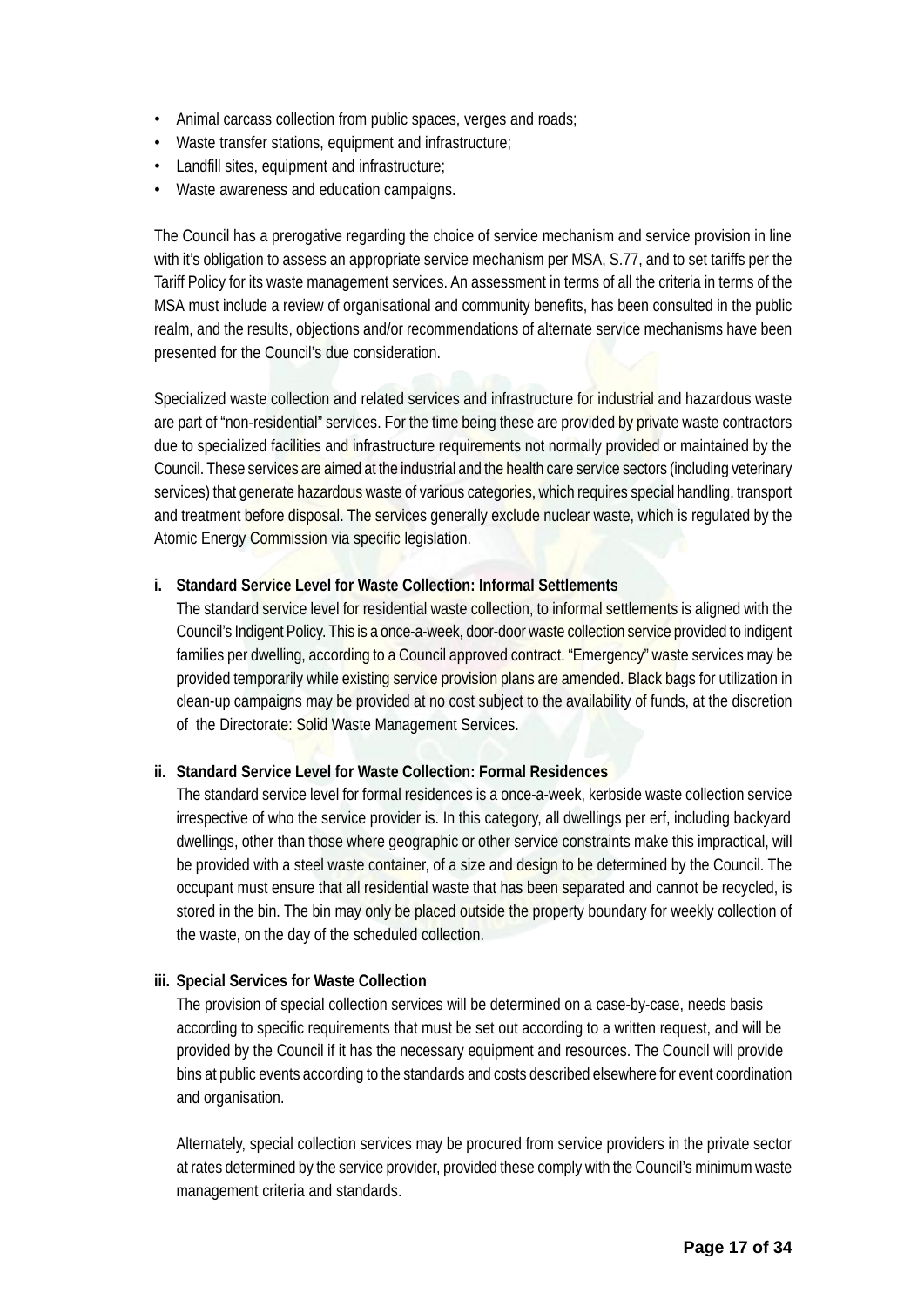#### **3. Criteria for Internal versus External Waste Management Services**

#### **a) Non-residential, commercial Waste Collection Services**

Commercial waste collection services are partly provided by the Council. The balances of commercial services are provided by the private sector. All commercial waste collection services must at least be provided according to the integrated waste management principles and standards of this policy.

#### **b) Non-residential and Special Services through External Mechanisms**

External service providers may also provide waste management services within the municipal boundary as per this Policy. External entities or persons may provide the same suite of services as the Council once the Council has resolved not to provide these to a residential area, to commercial or noncommercial organisation or to an industry. When a service provider has met all the statutory and Council requirements, the Council will accredit the service provider through an administrative process determined by the applicable Council policies.

The minimum service level for collections by external entities is once per week. All commercial, industrial and health care entities requiring a service, must register with the Council irrespective of who the service provider will be. All entities must provide the Council with waste management information. By implication, all remaining non-residential entities (i.e. commercial, health care services and industries) that are not serviced by Council, must be serviced by external waste management entities according to a valid contract between a property owner, business owner or a tenant, and an external service provider. This is especially relevant where special classes of waste must be managed. If a property or business owner or a tenant cannot provide proof of a valid waste management contract, the Council will ensure that waste management services are provided at the owner or tenant's expense.

#### **4. Cleaning Services provided or managed by the Council**

The Council is responsible for ensuring general cleanliness in public spaces in its area of jurisdiction in terms of its Constitutional obligation for cleaning and cleansing in a municipal area. A "boundary-toboundary" principle is followed to ensure that public places the Council is responsible for are maintained according to the policy.

The Council provides services through both internal and externally-contracted mechanisms, which include community partnerships, to maintain cleanliness and hygiene standards.

Cleaning services consist of:

- 1. The provision and servicing of street litter bins where necessary;
- 2. Litter picking where required;
- 3. Street sweeping;
- 4. The clearing of illegal dumping
- 5. Animal carcass removal from public space.

#### **a. Provision and Servicing of Street Litter Bins**

Litter bins are provided for general use by the public in areas that are frequently visited by citizens and visitors. Litter bins are positioned according to available infrastructure and the need that is generated by the presence of the public in business areas and transport interchanges, and from the use of public spaces.

The standard for servicing litter bins is determined by the size of litter bins, volume of litter, the type of area and its activities, and available resources. Generally, the Council does not place or position litter bins in residential areas.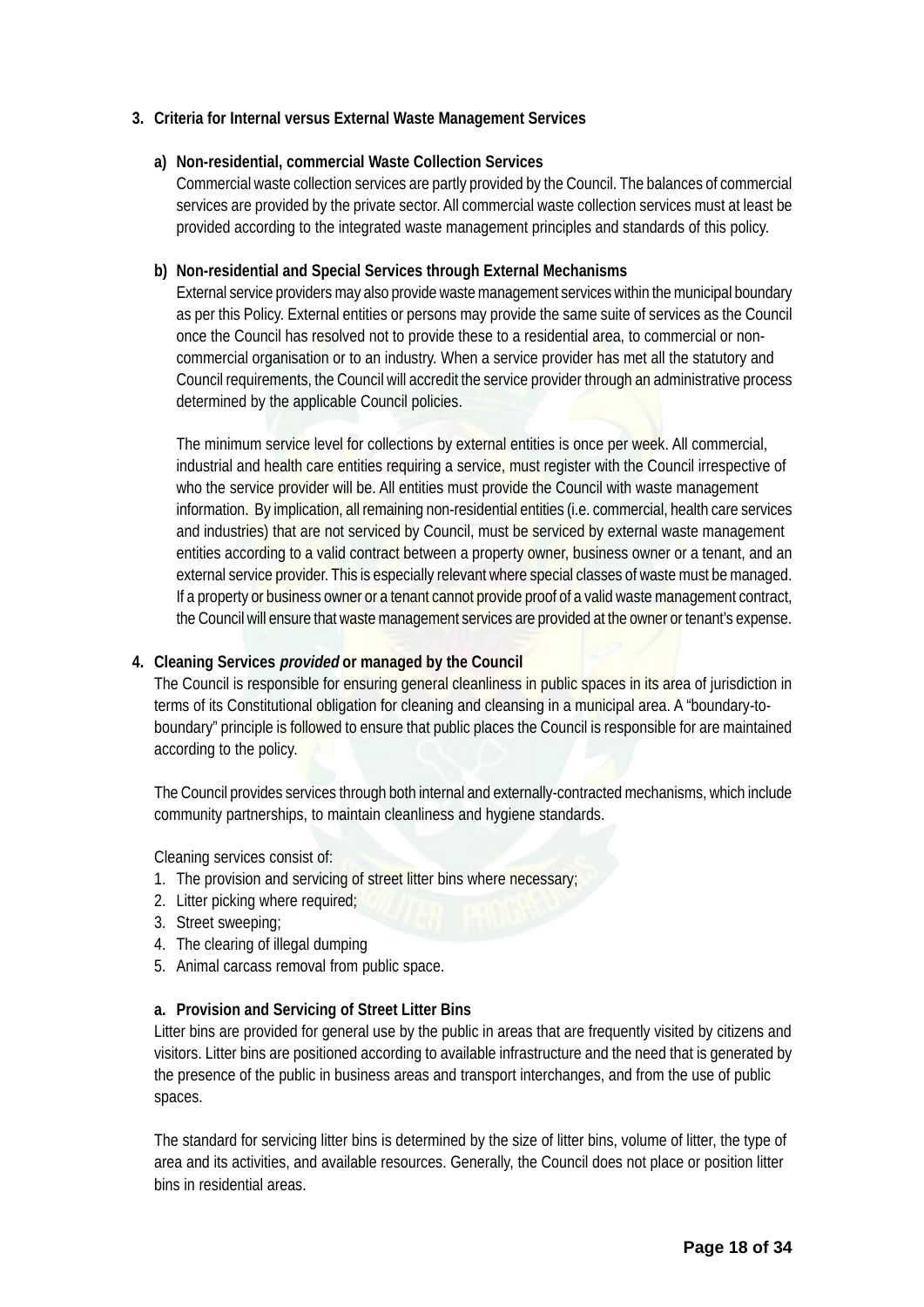# **b. Litter Picking**

Litter picking is required due to littering, i.e. irresponsible behaviour by individuals, public or private entities involving small quantities of waste that are generated (as opposed to the illegal dumping of larger quantities), but not placed in a container for collection, processing and disposal at a landfill site. The Council is responsible for litter picking in all public areas, as per its Constitutional obligation to maintain a clean and healthy environment. In addition to cleaning public places, it provides the service at/in:

- Verges alongside roads;
- Fenced-in public spaces;
- River banks and storm water canal edges;
- Traffic islands:

The Council will ensure that litter picking occurs through internal or external services, including public partnerships, contracts and agreements that include communities, schools and other non-governmental organisations. Due to the erratic occurrence of littering combined with local wind and weather effects, the litter picking service is provided on an "as-and-when-required" basis.

#### **c. Street Sweeping**

Street sweeping is an important cleaning service to ensure public road safety and to prevent the town's storm water reticulation systems from becoming clogged with waste, which may cause flooding during the rainy season. Street sweeping is done by the use of manual labour.

This could involve internal and external service mechanisms that include community contracts. The street sweeping function is usually combined with litter picking in response to conditions that arise from a combination of environmental factors such as vegetation being blown into the streets, leaves dropping due to seasonal change, etc. The service is provided on a needs basis for:

- Permanent surface roads in residential areas:
- Permanent surface roads in business districts:
- Permanent surface roads in industrial areas:
- Courtyards of Council-owned property (by SLA);
- Informal trading areas (sidewalks and designated areas);
- Taxi termini and transport interchanges.

# **d. The cleaning of Illegal Dumping**

The cleaning of illegally dumped material by or on behalf of the Council is necessitated in reaction to the unlawful dumping of large quantities of waste on public or private property by a generator of waste, or end-user of unusable goods.

This may also include pollution. The prevention of illegal dumping is strongly dependent on available infrastructure, public reporting and law enforcement, which the Council will respectively ensure through the Public Safety and the Health Sections, or any other appointed law enforcement officer. This service involves large-scale cleaning with either mechanical equipment or manual labour at or on

- Public property:
- Private, undeveloped property (at the expense of the owner).

The Council proactively endeavours to provide facilities located in strategic places around the towns for the diversion of waste (specifically garden waste, residential hazardous waste, and builder's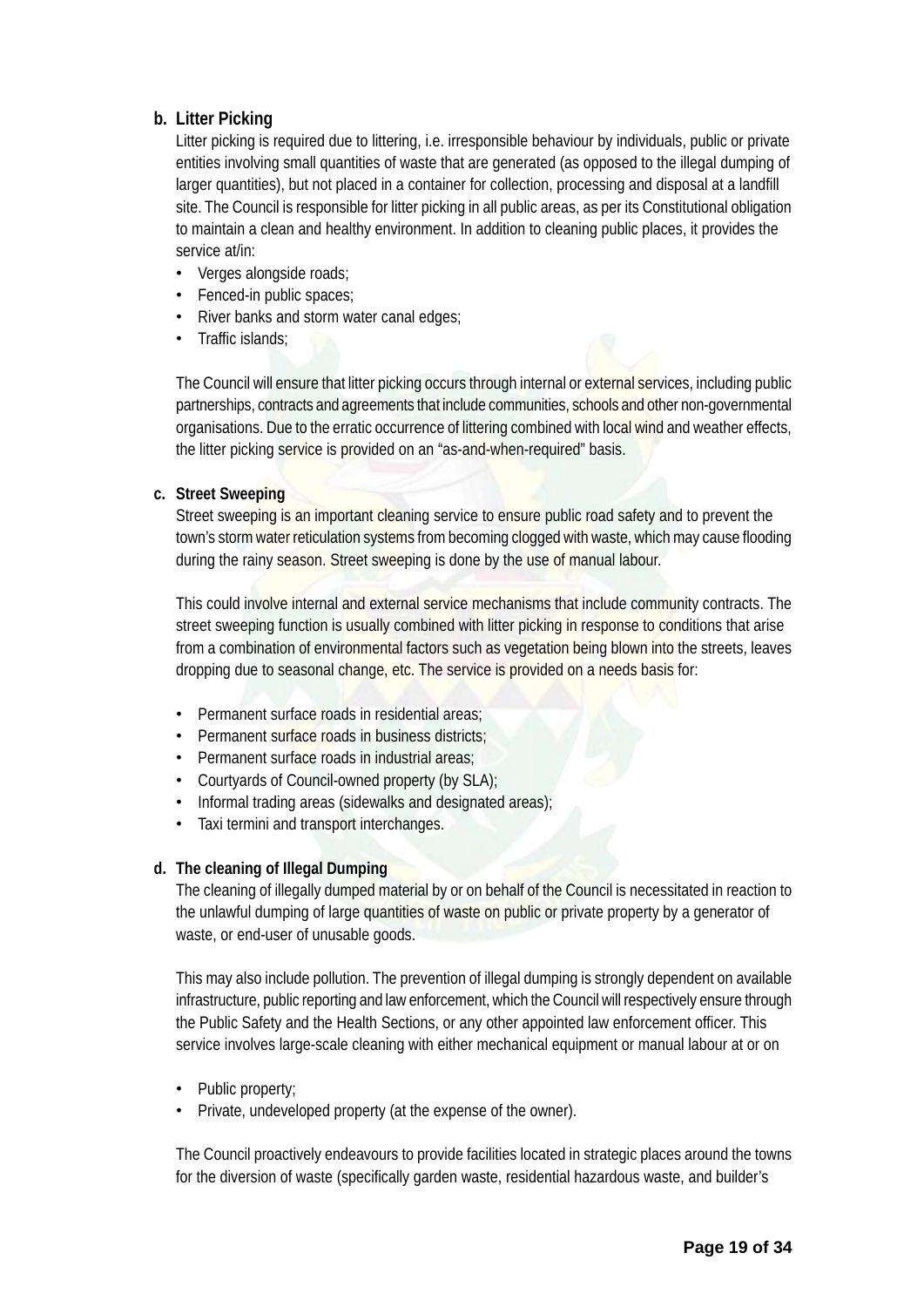rubble). It will also conduct awareness and education campaigns with the help of Ward Committees as one of the methods of obtaining the assistance of members of the public and industry to avoid this practice. As a reactive step, the Council will use the by-law coupled with financial disincentives to discourage illegal dumping in the area.

# **e. Animal Carcass Collection**

Animal carcass collection is a specialised service that is provided via internal and external mechanisms due to the specialised requirements to observe health and hygiene standards. It includes:

• Large and small carcasses on public property and in public spaces;

# **5. Services and Facilities provided by the Council for Waste Disposal.**

The Council must ensure the provision of safe operations and the availability of licensed waste disposal services and disposal facilities, equipment and related infrastructure. This ranges from, but does not exclude alternative disposal infrastructure and technologies that may be needed to be introduced or established in future:

- special facilities for dropping off small volumes of recyclable materials by residents and some departments of the Council, including garden waste, which will be collected by recyclers;
- special processing and treatment plants, such as composting plants and builder's rubble crushing plants;
- special waste material recovery plants (e.g. MRF's);
- satellite waste and waste transfer stations; and
- landfill sites, which are licensed in accordance with the requirements of the National Water Act, and the Department of Water Affairs and Forestry guidelines. The Council's waste disposal and handling facilities will be subject to at least one audit per year, funded out of tariffs charged that will be conducted by an external entity which is deemed legally competent to provide a report on the environmental conditions and operating practices at these waste management facilities.

# **6. Waste Treatment, Recycling and Transport and Disposal Services or Facilities not provided by the Council**

External service mechanisms might be employed as part of the integrated waste management and minimisation processes that require specialized infrastructure, equipment and procedures. In keeping with its obligation to ensure that waste management services are provided, and are accessible to all in the area, the Council has de facto elected to control and regulate, but not to provide certain services, infrastructure and facilities due to the specialised nature of some of these operations.

The waste treatment, disposal and recycling services are thus augmented by infrastructure and equipment that are funded, provided, operated and maintained by external entities. The specialised equipment, vehicles, equipment and infrastructure, and their operation and maintenance must comply with legal requirements defined by national and provincial legislation that incorporate SA National Standards (SANS) and international standards, as well as additional standards approved by the Council from time-to-time.

The establishment of infrastructure and facilities may only be done once all statutory environmental impact assessment, town planning and design standards have been met, and have been approved by the responsible departments in the Council.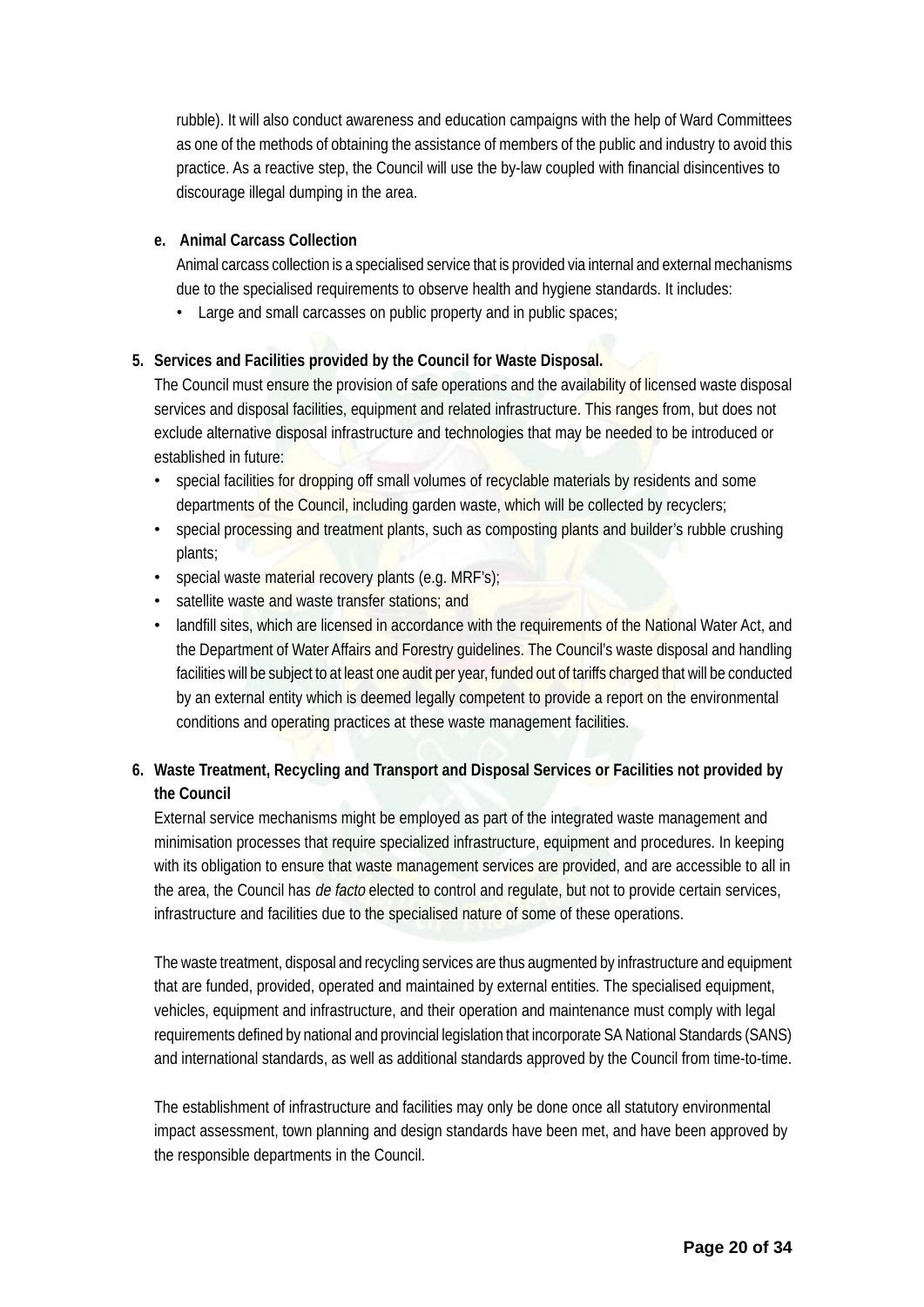# **7. Establishment of Infrastructure and provision of Equipment for Services not provided by the Council (including Specialised Waste Management Services)**

Any entity or person wishing to establish and/or operate specialized or other waste management infrastructure, equipment and vehicles, must follow the standard procedure as set out in the Council's policies concerning development planning and business licensing. The application for creating and constructing infrastructure must be approved by all authorities before an entity or person may proceed, establish and operate infrastructure or facilities, or provide a waste management service.

The approval by authorities to develop, and compliance with all statutes and codes of practice where equipment, facilities or other infrastructure will be constructed or established or acquired for the handling, transfer, use, recycling, processing, storage, processing and/or landfilling of hazardous waste or dangerous materials is of specific relevance. Approval is not limited to complying with the recommendations and requirements of a valid Record of Decision issued by DEA&DP or DEAT, but is also subject to any limitations and licensing requirements of the Council or Provincial Spatial Development Framework, land use planning, health, environmental and other ordinances and regulations relating to the construction, operation and maintenance of such infrastructure.

# **8. Special Provisions: Scrap Metal/Materials and Recycling**

Scrap metal collection and the collection of recyclable materials such as glass, plastic, paper, rubber, electrical/electronic waste (or e-waste), etc. are essential components of recycling and waste minimisation that already contribute to achieving lower landfill disposal targets. However, the Council also recognises the negative and disruptive economic, safety and aesthetic impact of certain activities related to the collection of high-value scrap materials and recyclables. It is the Council's policy that all entities in the scrap metal/material business register with the Council as per the standard procedure to ensure that the negative social environmental and economic impacts can be minimised, and to encourage further waste reduction practices through mechanisms that will remove recyclable materials from the waste stream.

The Council will endeavour to facilitate and fast-track the approval of initiatives for the establishment of markets, infrastructure and mechanisms that will operate in the Msukaligwa region as a means of enabling the recycling, recovery, repair, treatment and re-use of waste materials, goods and components. This will include but will not be limited to plans approval, rezoning and land use, permit approvals, and the maintenance of data (as required in terms of the National Waste Information System).

The Council will encourage and control lawful recycling initiatives through various mechanisms, including appropriate financial instruments and incentives, as described in other policies, statutes and through appropriate by-laws.

# **9. Special Provisions: Hazardous, Dangerous, Nuclear and Radioactive Materials**

There are various environmental, health and safety issues attached to the handling and disposal of certain types of materials, machine components, plant and equipment containing metals that are being decommissioned and scrapped, which have been exposed to and have been contaminated by hazardous chemical substances (alternately classified as "dangerous goods") or radioactivity.

Regarding hazardous chemical substances and materials, specific mention is made of transformer insulation oils containing PCB's, insecticides and herbicides, lead contaminated bulk fuel storage tanks and asbestos-containing cladding, parts, insulation and roof sheeting. Such contaminated materials not be allowed to be disposed of at any landfill site within the Msukaligwa municipal area. It is the Council's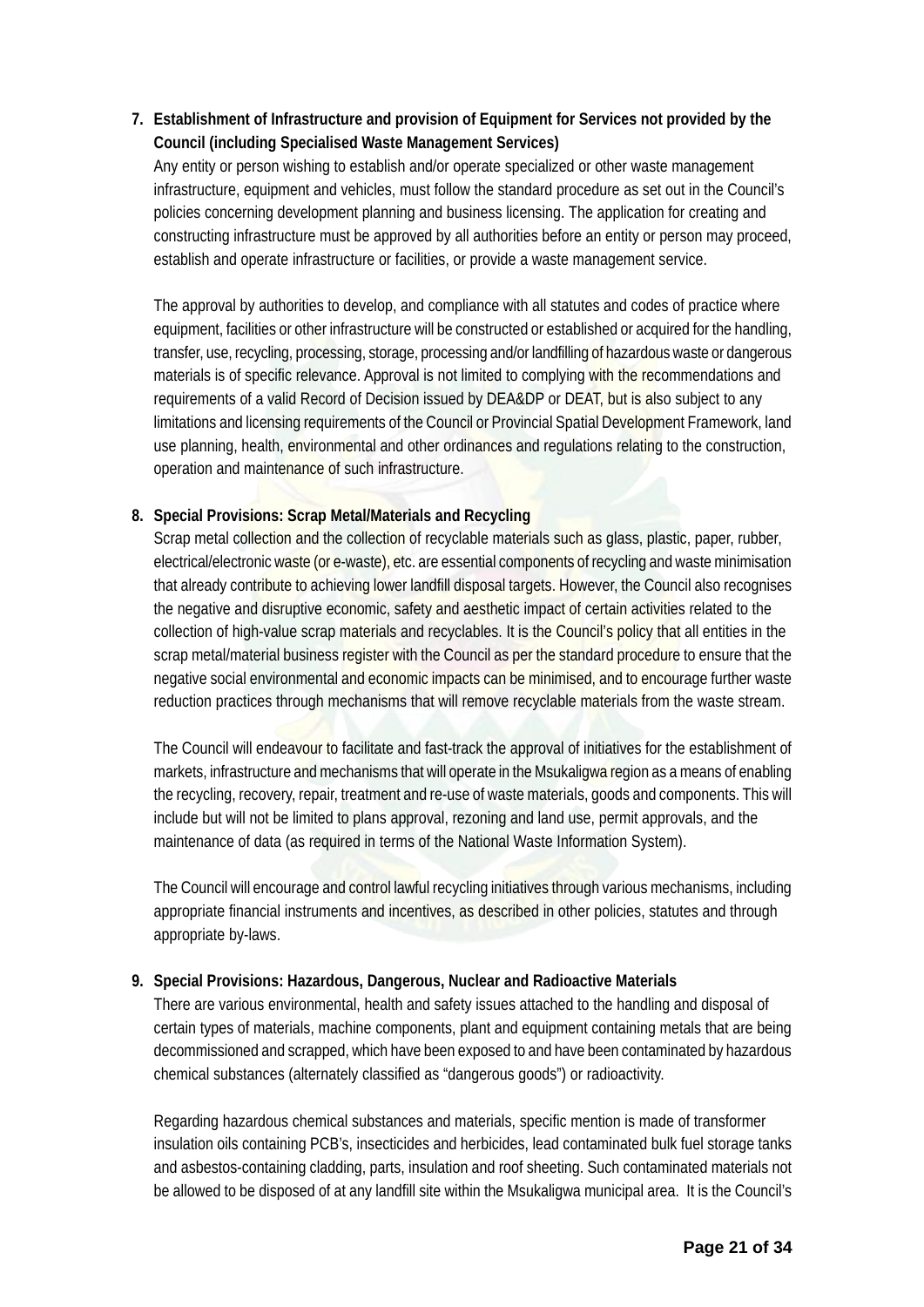policy that no naturally radioactive materials, or materials that have been exposed to radioactive or nuclear processes, may be disposed of at a landfill or other site within the municipal boundaries.

Where waste will be transported via roads in the area, this may only be done in vehicles that are purposedesigned, constructed and fitted according to legal standards aimed at public, road and environmental safety. The operation and use is subject to the necessary construction, roadworthy and identification standards and requirements, especially where it involves "hazardous" or "dangerous goods" waste.

There will be no exceptions to this policy.

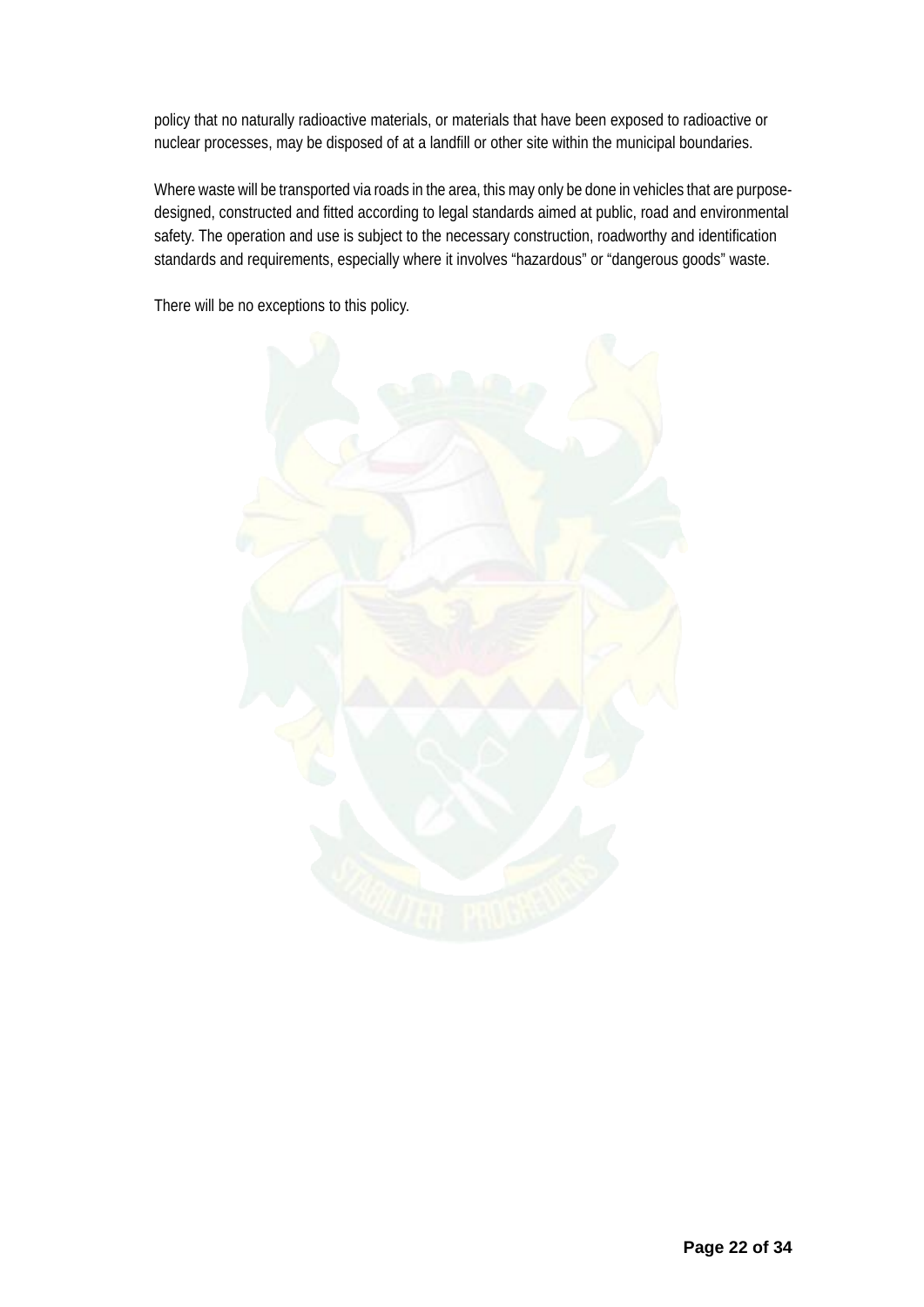# **PART 4 RESOURCE PROVISION, FUNDING AND PERFORMANCE MANAGEMENT**

#### **PART 4: RESOURCE PROVISION, FUNDING AND PERFORMANCE MANAGEMENT**

To provide sustainable, equitable waste management service, the Council will ensure that adequate funding and resources are available, and that these are managed efficiently in accordance with the Council's obligations and other statutory provisions.

#### **1. Resource Policy to sustain the Management and Provision of Waste Management Services:**

#### **1.1 Human Resource Requirements**

Whilst the council employs a dedicated staff complement for the provision of various waste management services, the extent of population and growth in geographic terms need to be offset against budgetary, infrastructure, equipment and staffing constraints and balanced by community needs. Service delivery may be ensured through a combination of mechanisms that include Council staff, equipment and infrastructure, EPWP-type projects, SMME and community contracting initiatives related to community-based service programmes, and private sector services, which may also include partnerships.

The Council's staffing requirements to sustain the implementation of the IWM Policy and the concurrent management of and/or provision of waste management services in the long term are mainly influenced and determined by, and must be balanced against:

- Annual budget allowances and allocations made by National Treasury;
- Statutory requirements in respect of environmentally-sustainable waste management;
- Statutory requirements and provisions for financially sustainable and affordable municipal services;
- The availability and affordability of other funds for the procurement of assets and the development of infrastructure for the management of waste, or for the implementation of extraordinary or special programmes and projects;
- The urban growth and development strategy adopted by the Council in anticipation of the net population and economic growth, balanced against the needs of its citizens;
- The Council's policies linked to the National Government's Poverty Relief Strategy, Expanded Public Works Programme and SMME development;
- Extraordinary programmes, such as Urban Renewal;
- Specialist waste management services requiring special equipment or skills (involving industrial, hazardous, health care and nuclear waste in particular);

# **2. Funding Policy to sustain Integrated Waste Management**

- a) To standardise the different service delivery mechanisms in a balanced way appropriate to managing various classes and types of waste, according to different end-user needs and benefits, and environmental concerns in terms of:
	- Equitability and cost norms (framed by the availability of funds, and as per the Council's Tariff Policy); and
	- the mechanism of service needed by different communities, industries, business and/or visitors' needs in support of the Council's objectives of enhancing local economic development and sustainable job creation where possible.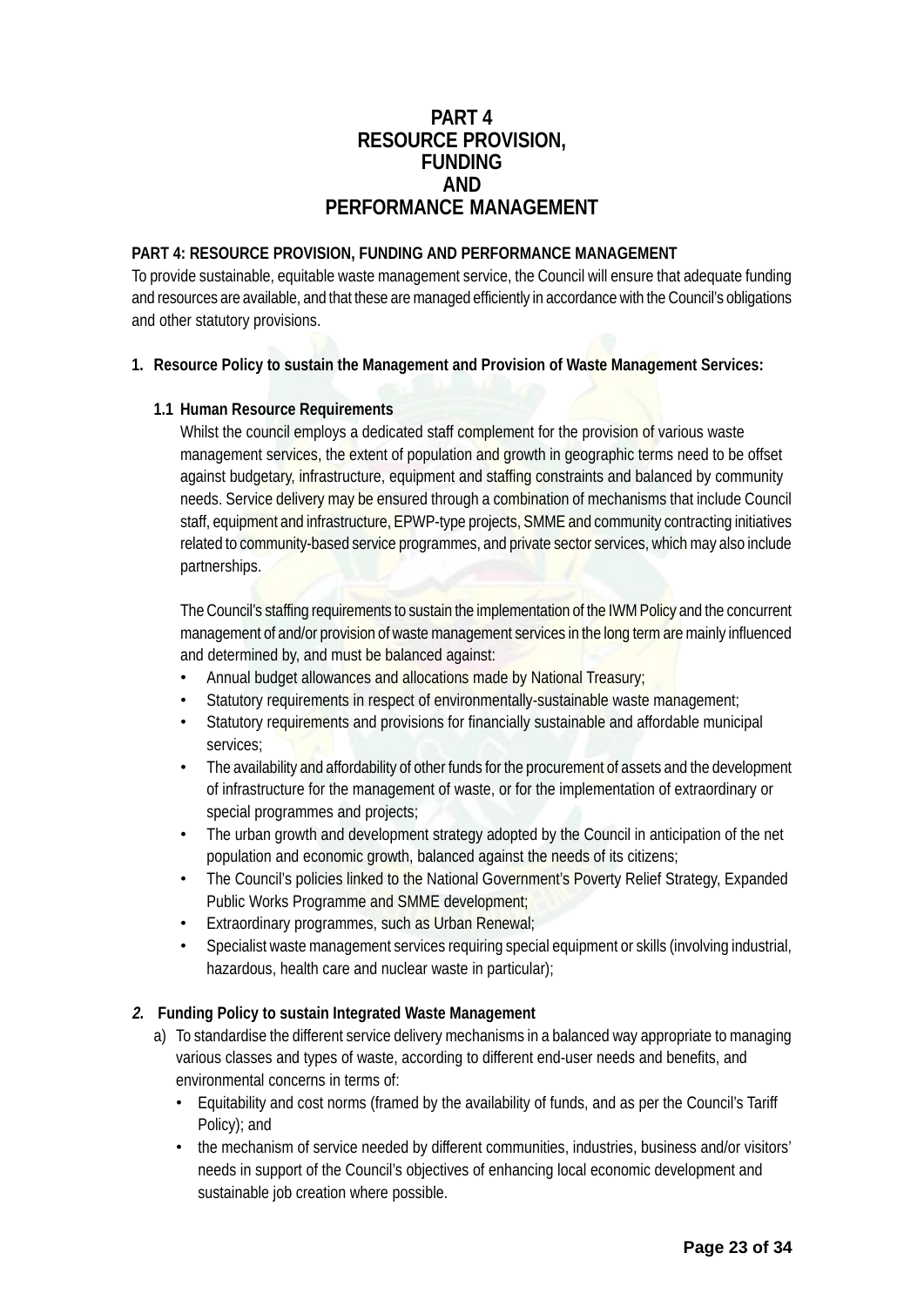# **2.1 Financial Policy Framework for Integrated Waste Management**

The waste management services that are either regulated or provided by the Council are either purely rates or purely tariff funded. The basis of funding is therefore determined by the nature and the type of service and related resources, equipment or infrastructure, and whether a fee can be used to recover the cost of the service (as determined by the Council's Tariff Schedule).

In general the funding should be provided for specific integrated waste management aspects i.e.

- 1. Capital funds that may include, but not be limited to technical and feasibility investigations/ studies/consultation fees, land acquisition, infrastructure development, equipment acquisition, new buildings and facilities (i.e. liners for landfills, transfer stations, drop-off or recycling centres, composting plants, etc.), remediation and closure (capping of landfills, landfill gas management and rehabilitation),
- 2. Operational funds to cover the costs associated with the maintenance, repairs, management, staffing and administration of waste collection, diversion/minimisation, treatment, cleaning and disposal.

For the purposes of defining the funding principles for the Councils waste management functions and activities are grouped as follows:

- Collection of refuse and waste, including the provision of drop-off sites for use in residential areas;
- Cleaning (including cleansing);
- Waste disposal and treatment, including landfill sites, transfer stations and related waste handling and waste minimisation infrastructure;
- Waste planning, including waste minimisation, administration and management overheads

The Council's ability to obtain and provide funding, and to generate income and recover costs are directly influenced by:

- a. The Council's final decision on the quantum and level of rates and tariffs;
- b. The consumers ability and willingness to pay the rates and tariffs;
- c. The level of indigence and the ration in proportion to the total population, as determined by the Council's Indigence Policy;
- d. The Council's financial policy and decisions relating the level of payment (credit policy) and to accommodate bad debt that may lead to shortfalls;
- e. A combination of all factors that influence the level of internal as well as external cross-subsidisation that will be used to make up any short-falls in the recovery of costs;
- f. The Council's ability to enforce by-laws that contain punitive financial measures;
- g. The Council's ability to raise funds for capital projects from sources other than the annual budget allocation by the National Treasury;
- h. The Council's decisions regarding the MSP's to operate related waste management infrastructure on a "Build-operate-and-transfer" (BOT) or another basis determined by national policies;
- i. The Council's decision related to improving cost-effectiveness and efficiencies, balanced against community needs and geographical growth, which may lead to EPWP projects and communitybased contracts, SMME involvement, as well private sector contracts for the provision of services;
- j. Levels of staffing;
- k. The Council's decision to own or lease high-value assets (land, infrastructure or equipment).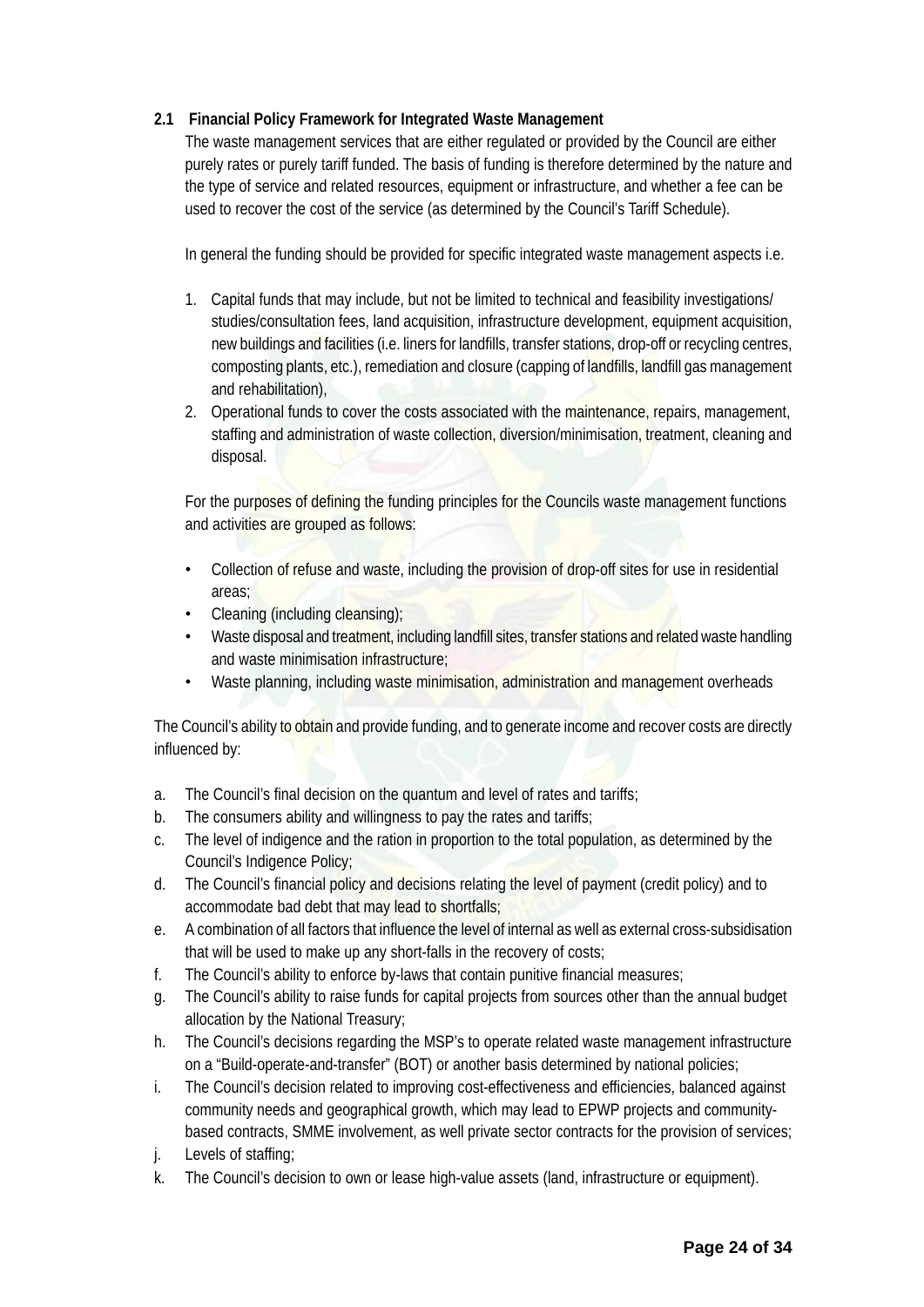# **2.2 Funding of Capital Expenditure**

#### **Sources and Funding Options**

The environmental benefits of establishing and managing current waste landfill sites and the introduction of waste minimisation initiatives and infrastructure will have to be supported through effective financial management and sound capital investments.

Funding options currently available are:

- National government/National Treasury budget allocation, in accordance with a Council-approved budget for a particular financial year;
- Application for Municipal Infrastructure Grant (MIG) Funds;
- Provision of Asset Financing Funds (AFF);
- Obtaining external financing funds (loans, international or private grants, etc).
- Asset Impairment Fund.

Due to the limited sustainability of obtaining external funds to support service expansion in relation to urban development and other statutory requirements, the policy determines that:

- a minimum amount of 15% will be contributed to the AFF each year and ring-fenced for the purpose of waste management capital expenditure,
- a (set percentage) premium on tariff or rate increases to support the development of the new landfill site and the establishment of the Asset Impairment Fund for the rehabilitation of disused landfill sites;
- as well as reviewing the MIG allocations/proportion of the MIG funding applicable to waste management initiatives.

# **2.3 Funding of Operating Expenditure**

#### **Direct Cost Recovery through billable Tariffs**

Direct cost recovery is possible where a fee can be charged as per the Council's Tariff Schedule. In relation to the Council's tariffs, the SWM functions will be funded as follows:

- Collection of waste (100% of its budget requirement).
- Cleaning (0.1% of its budget requirement funded from the enforcement of bylaws and payment of fines and penalties).
- Disposal of waste per mass determined by weighbridge measurement or by allowed volume per the tariff schedule, or where the cost of a cleaning and rehabilitating the pollution effects from a marine/coastal or land/road spill, or the clean up cost and effort associated from other man-made or natural disasters is determined *post factum* in relation to the provision of staff, equipment materials and administration services (100% of its budget requirement).
- Disasters: recovery of costs from National or Provincial government funds made available for the purpose, or cost recovery from companies responsible for manmade disasters or from their insurance companies (100% of cost incurred). Direct cost recovery, however, takes into account shortfalls arising from Council decisions to write off bad debt, which must be funded through other means.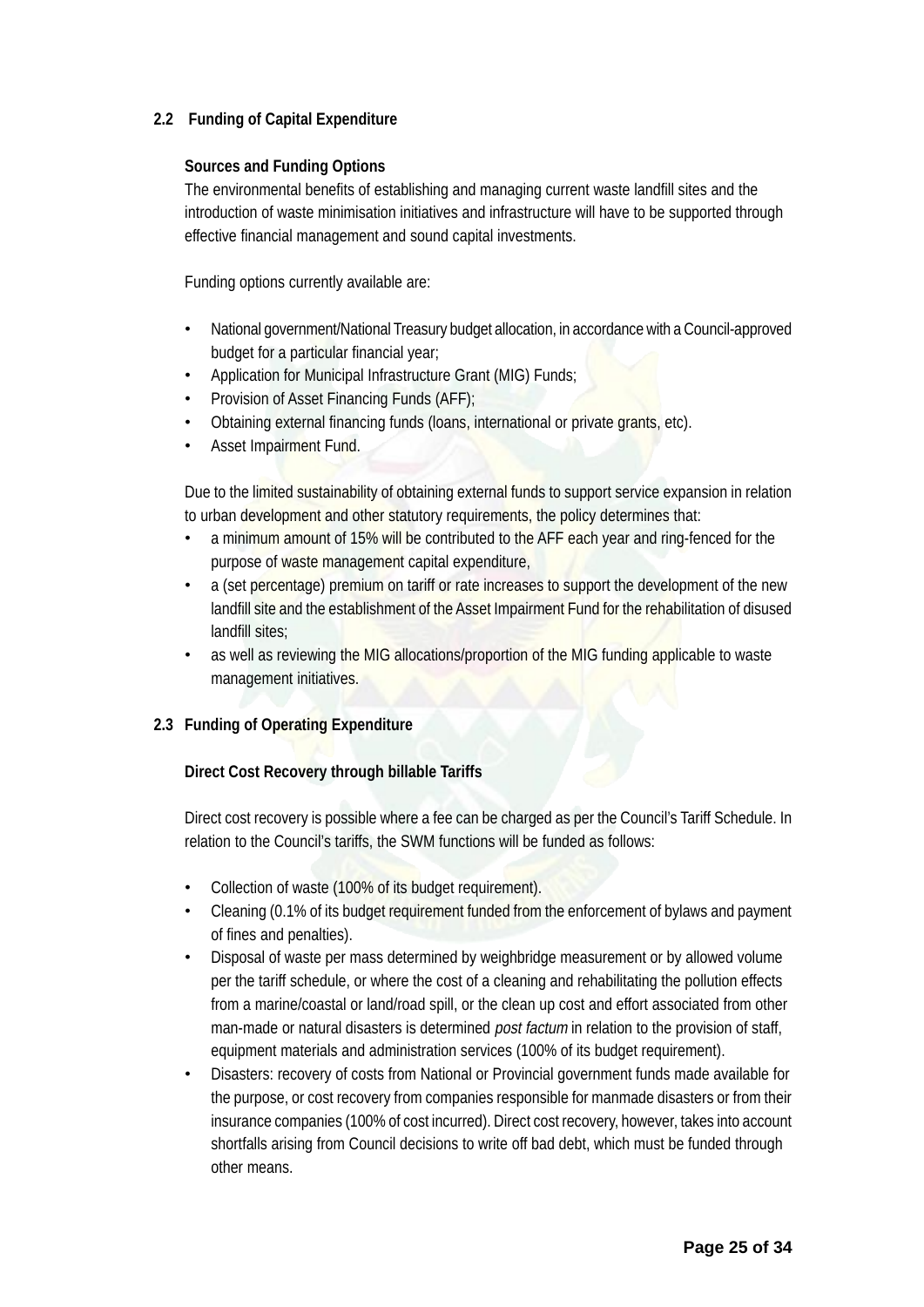# **Indirect Cost Recovery through a Rates Apportionment and other Mechanisms**

#### **Rates Apportionment for Waste Management Services**

The waste that is generated through dumping and littering, impacts and affects the natural environment (soil, surface and ground water, fauna and flora, etc) and human health. These acts are indiscriminate, random and unlawful acts, perpetrated undetected by citizens, visitors, informal and formal business concerns alike. Natural waste processes also contribute to the waste.

The Council acknowledges that it is in the interest of its citizens and the environment to keep areas under its jurisdiction clean, and subscribes to the principle that this service is provided for the public good. It is the Council's policy to raise from rates (0.06 cent per Rand) from business entities to fund indirect costs pertaining to such services. It forms part of the Solid Waste Management Department's budgetary requirements, which may be varied from time-to-time according to functional need.

#### **Cross-subsidisation from Tariff-funded Revenue to account for Budget Shortfalls**

Key assumptions that affect the setting of rates, tariffs and cross-subsidies for waste management services and the sustainability of waste management services are:

- Level of payment: 92% minimum:
- Bad debt writes off: 8% maximum.

Debt management will be addressed in accordance with the Council's Credit Control and Debt Management Policy with funds being allocated to the Solid Waste component of the Total Municipal Account in accordance with the current (or revised) payment protocol.

Internal Departmental cross-subsidisation from tariff-funded (or direct funded) waste management services to indirect funded services will be limited to a maximum of 5% of net income generated by all sources of revenue.

# **The Funding of Services for the Indigent**

Waste management services for the indigent will still be supported through the Council's Indigent Fund, from which an equitable portion must be transferred to the Solid Waste Management Department's annual budget.

#### **3. Monitoring and Management of Performance**

#### **3.1 General Provisions**

The Council subscribes to a generally-accepted performance management system for waste management a service that is aimed at:

- setting benchmarks and targets, and defining performance standards either through the policy, or a performance contract;
- designing methods that will enable performance management;
- measuring, monitoring, managing and correcting:
- the efficiency of internally-provided services;
- contracts for services provided on its behalf;
- the outcomes or effectiveness of services, whether they have been provided internally or externally;
- Waste minimisation performance.
- Continuously improving processes, methods and service mechanisms to the benefit of all stakeholders;
- Reporting to key stakeholders about the performance of waste management services.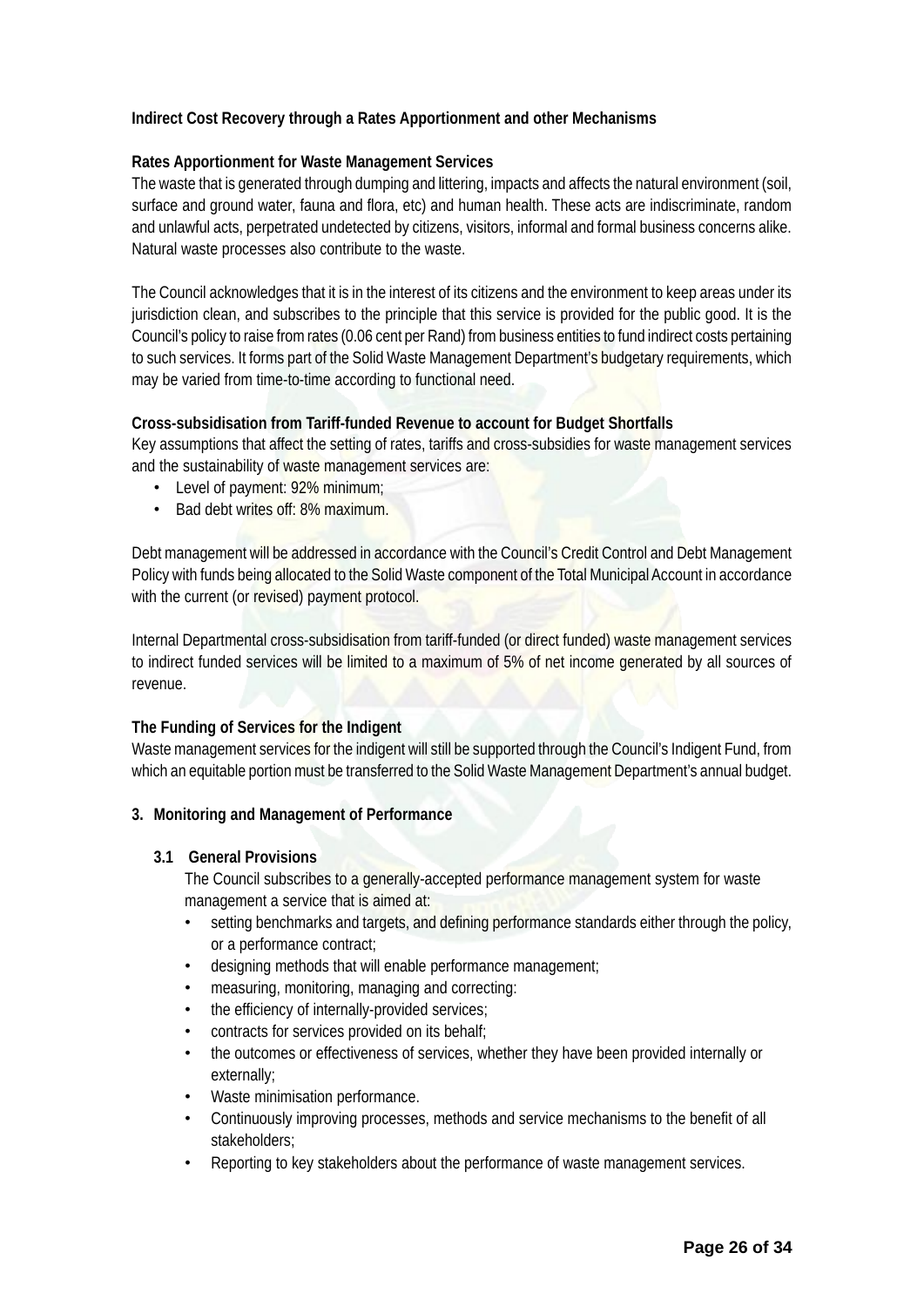All entities, as well as the Council's departments involved in waste management activities, are subject to the Council's oversight, audit and regulation in terms of the NWMS, the IWM Policy and the Council's bylaws that frame and define standards and the key performance indicators for waste management services. These standards are revised from time-to-time per this policy, and are measured for corrective and reporting purposes in terms of generally-accepted performance management criteria and practice.

The performance management system's main aim is to continuously improve sub-standard service outcomes by applying generally accepted management principles.

#### **3.2 Service Standards and Performance Measures**

The service standards and performance measures are subject to strategy, available infrastructure, resources, and funding that may force the Council to consider a change in level, frequency, mechanism of provision, service provider, etc. The standards are based on process management logic that assesses input activities, as well as outputs and outcomes for integrated waste management to ensure the process can be managed holistically to adjust input activities when desired outcomes are not reached.

The performance measures are also related to the business plan for the SWM Department, which has been derived through the Balanced Score Card that has been adapted for the Department.

#### **a. Collection Standards**

The minimum service standards and outcome for the collection of waste is the collection of the contents of one bin (or equivalent), once a week, outside the dwelling.

#### **b. Cleanliness Standards**

The general approach that is used to monitor and measure cleanliness outcomes in the towns, is a series of visual or photographic indicators based on the outcome of cleaning effort, which ranges from "Desirable" to "Totally Unacceptable". The minimum level of service is depicted by "Acceptable".

#### **c. Disposal Standards**

The service standards and outcomes for the waste processing, treatment, transfer and disposal functions are primarily framed by legislative and permit requirements which relate to pollution levels of various kinds. The key service levels for these facilities are the hours of access and operational availability of infrastructure and facilities, so as not to prevent unnecessary delays, or that may lead to unlawful practices (illegal dumping, etc that will have environmental and health impacts).

# **3.3 Tariff / Economic Viability and Sustainability Standards**

The Council will ensure that the ratio of payment-to-the-total-amount-of-fees-and-rates billed (level of payment), and the recovery of debt is maintained at or above

- Level of payment: 92% minimum;
- Recovery of Debt: 92% minimum.

# **3.4 Indigent Targets**

The Council's Indigent Policy determines the level of indigence in terms of income and results in the provision of "free basic services" that include the provision of fully rebated collection and cleaning services. In principle, the costs of these free basic services are subsidised through other sources of income and must be fully accounted for in terms of the provisions of the MFMA. The Council will implement a system that monitors the gross amount subsidised, as well as the level of income of a household to ensure that households that no longer qualify for such subsidies are billed accordingly, in order to maintain the financial sustainability of the service.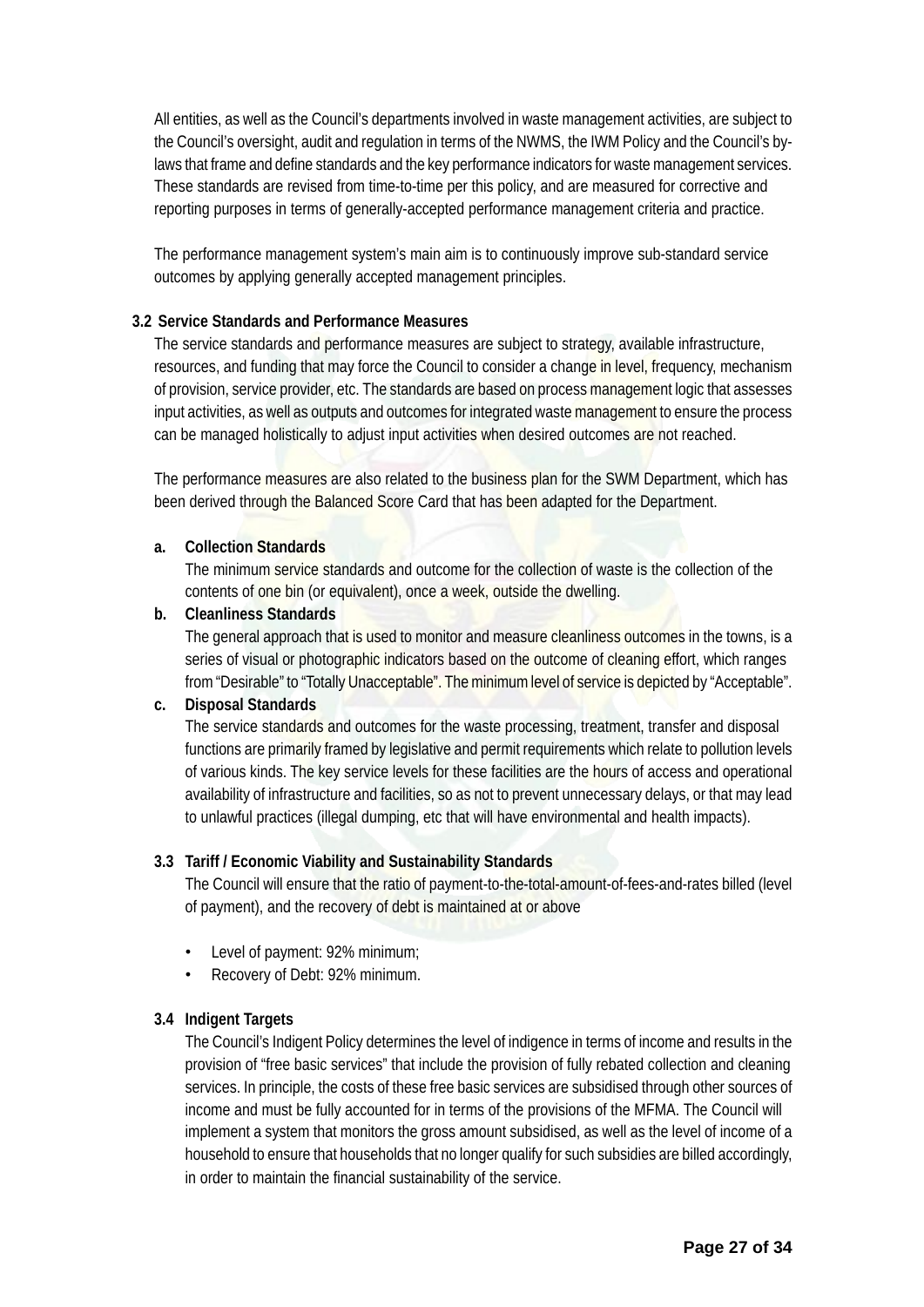# **PART 5 MANAGEMENT AND PROVISIONS OF ASSETS**

#### **PART 5: MANAGEMENT AND PROVISION OF ASSETS**

#### **1. General Provision**

In order to provide services through an internal mechanism, the Council will ensure that the necessary capital equipment is provided, and the necessary operating funds are made available for the maintenance of these assets. The Council subscribes to a system that is aimed at providing for and managing fixed and moveable assets. The system includes monitoring the condition, providing for the repair, maintenance and upkeep of infrastructure, equipment, vehicles and facilities that will ensure optimal availability in order to be used for the provision of efficient services and effective outcomes. For the Council's SWM Department, the asset management system's main aim is to provide an optimal number of assets, and to maintain these according to generally accepted standards and practices in terms of financial and service sustainability to ensure availability, service delivery levels and outcomes as defined for the waste management services. All asset maintenance plans and management plans should be contained in a plan in accordance with S.63(1)(a) of the MFMA.

#### **2. Asset Provision and Management Principles: Waste Management**

The Council subscribes to the principle that if it is to provide as service, it will provide the assets (resources) that will ensure service delivery. This may be via direct ownership that will require obtaining and providing capital for the purchase of assets, or on the basis of leasing capital assets via a contractual arrangement.

For Council-owned assets, the Council will provide the facilities and resources to maintain assets to an optimal standard according to its financial means. For leased assets, the Council will manage contracts to ensure that the assets are available for maximum utilisations, at the minimum of costs.

The Council will ensure that the necessary systems and resources are provided for the maintenance and management of assets that are deployed for the provision or in support of service delivery.

The Council will ensure that the assets are replaced, or that contracts are renewed in time to ensure their availability for service delivery.

# **3. Asset Management Standards: Waste Management**

The capital assets required for the provision of an integrated waste management service range from fixed to moveable assets that have to be maintained, repaired and in some instances, replaced at routine intervals that will require capital expenditure in accordance with other Council policies.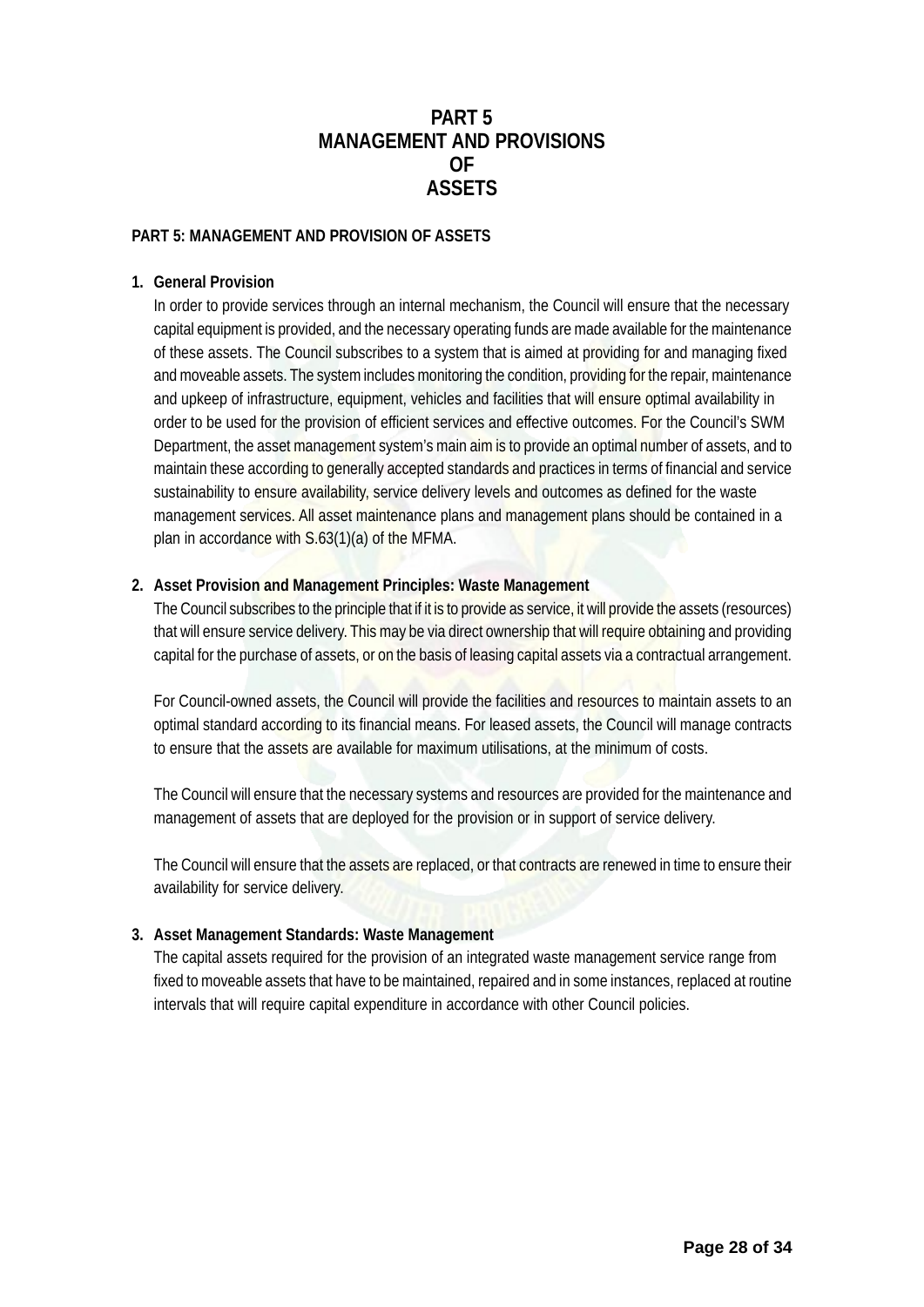# **PART 6 POLICY PROVISIONS FOR RESPONSIBILITIES IN PREPARING AND RESPONDING TO EMERGENCIES AND DISASTERS REQUIRING THE MANAGEMENT OF WASTE**

# **PART 6: RESPONSIBILITIES IN PREPARING AND RESPONDING TO EMERGENCIES AND DISASTERS REQUIRING THE MANAGEMENT OF WASTE**

#### **1. Readiness and Response to Emergencies and Disasters: Waste Management**

In terms of functional responsibilities and the availability of resources employed and deployed to manage waste in the Msukaligwa municipal area, the Council's Solid Waste Management Department will be responsible for the waste management role as part of the Council's Disaster Management Plan.

The following principles apply to the Solid Waste Management Department's roles and responsibilities in terms of the Disaster Management Plan:

- i. The Directorate Solid Waste Management will ensure that a waste management plan is drawn up as part of the preparatory work necessary to enable the Department to respond appropriately to both man-made and natural disasters;
- ii. The Directorate will inform and appoint officials from the Department in accordance with the roles envisaged by the Council's Disaster Management Plan and the Department's specific plan for managing waste during emergencies and disasters;
- iii. The Directorate will ensure that staff receives appropriate emergency response training to safeguard them while partaking in disaster or emergency response activities;
- iv. The Department will coordinate efforts and activities required for clearing and cleaning debris and pollution effects on land, transporting; and disposing the waste at a landfill site licensed for a specific type of waste;
- v. The responsible department for aquatic areas and infrastructure will be responsible for the clean-up of debris and pollution on water bodies, whilst the Department of Solid Waste Management will be responsible for coordinating the transport and disposal of waste to appropriate landfill sites;
- vi. The rehabilitation and repair of infrastructure, buildings, equipment or areas in the natural environment that is the Council's responsibility will be the responsibility of the functional department that is responsible as per the Council's delegations;
- vii. The management of hazardous or dangerous waste during a disaster will be done in conjunction with, and under instruction of the senior official of the Emergency and Fire Service Department at the disaster or emergency site;
- viii.The Department will make resources available in accordance with the scale and type of disaster, which may include: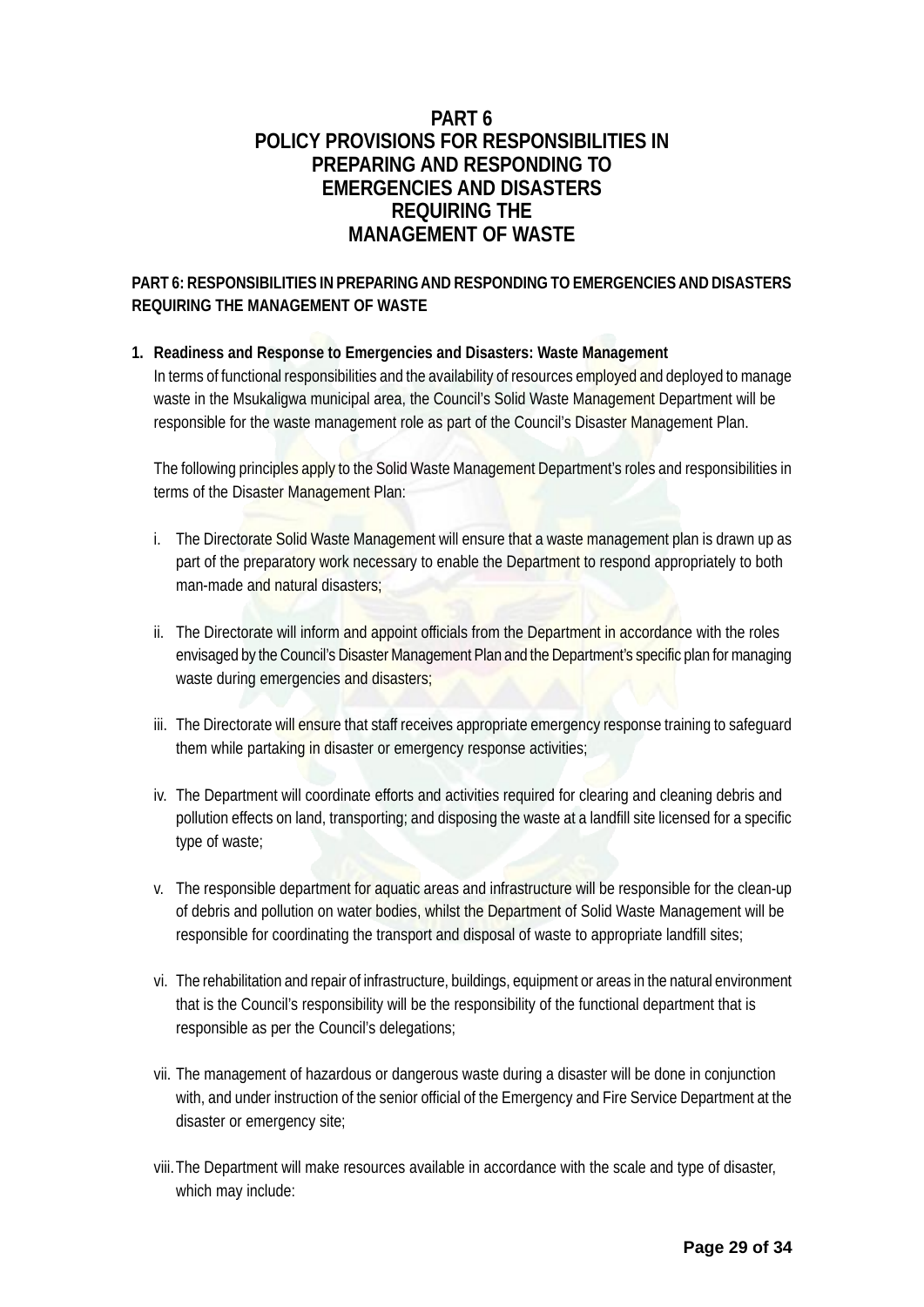- Staff to coordinate waste management efforts as part of the Joint Operations Centre;
- Staff to supervise staff, contractors and volunteers involved in on-site waste management activities, and to coordinate the provision and use of equipment;
- Staff to actively participate in waste management activities to stabilise the situation and clear the effects arising from a disaster;
- Source additional equipment and human resources through contractual means as is required by the official controlling the disaster response effort, and in accordance with provisions for procuring such services and equipment during an emergency.

# **2. Cost Recovery for Emergency or Disaster-related Waste Management Work**

- a) The Directorate Solid Waste Management will ensure that an account is raised through internal billing, charging the Disaster Management Department for all reasonable costs in accordance with cleansing tariffs, to include all costs incurred for the utilisation of Council's resources, equipment and materials, and/or for those contracted and procured in respect of waste management activities to deal with the effects of an emergency or a disaster.
- b) Where possible, the Disaster Management Department of the Council will through the Sundry Debtors procedures in the Revenue Department recover any costs incurred from parties responsible for an emergency or man-made disaster related to waste management.
- c) In the event of natural disasters or emergencies, the Disaster Management Department of Council will apply for emergency relief and funds either from National or Provincial Government as appropriate, and apportion monies to cover the unplanned and unbudgeted costs incurred for waste management activities.

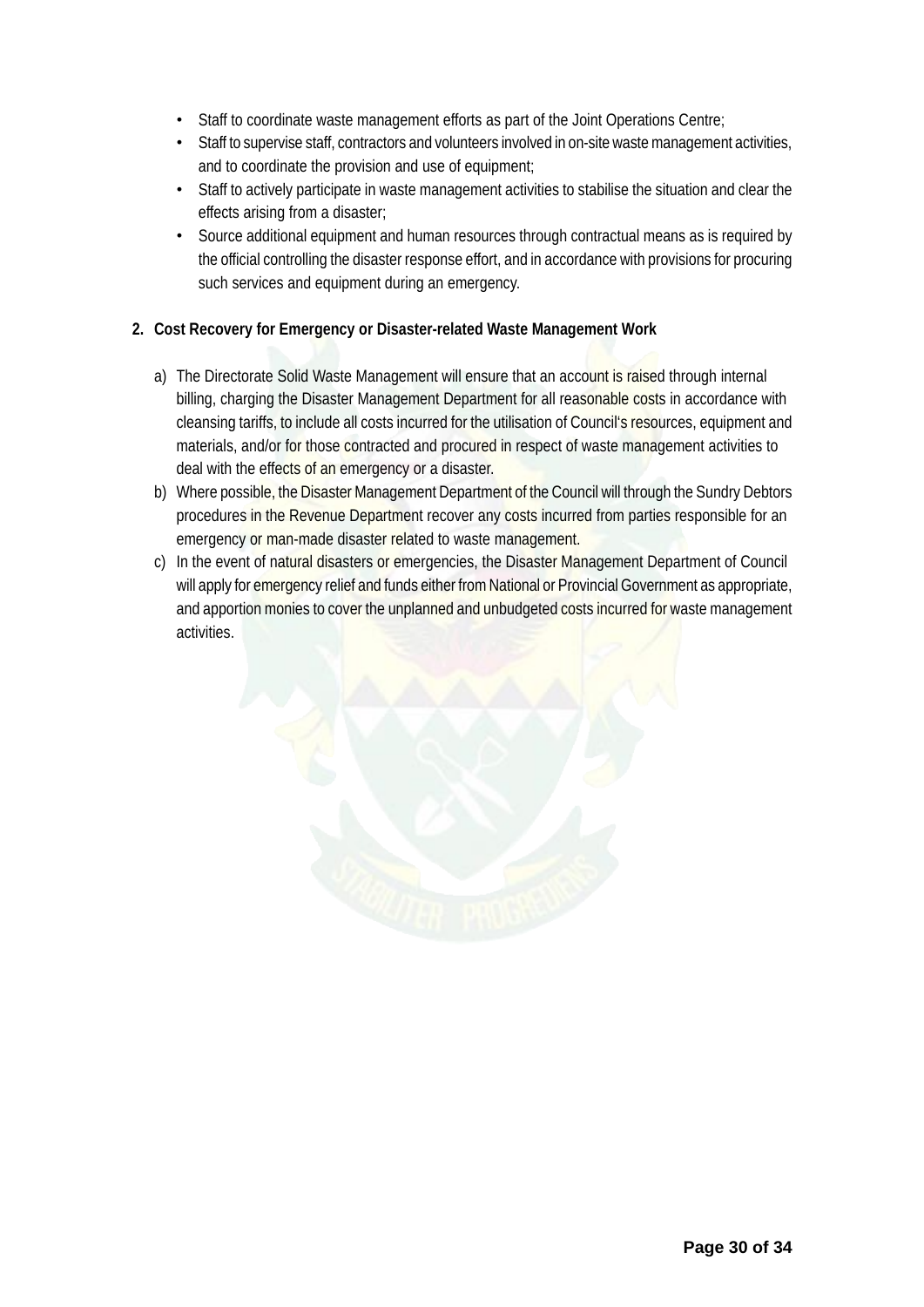# **PART 7 WASTE INFORMATION, COMMUNICATION AND EDUCATION**

# **PART 7: WASTE INFORMATION, COMMUNICATION AND EDUCATION**

#### **1. Waste Information System**

The NWMS requires that a national database and system be set up to track waste as part of the waste minimisation strategy. The Council subscribes to the requirement of the NWMS to provide data from the local level to other levels of government via a Waste Information System (WIS). To this end, different roles and responsibilities are necessary to ensure that all parties involved in the management of waste will play a contributory role.

The Council will accumulate and coordinate data, and process the information that should be provided as per the NWMS requirements by means of a WIS, to comply with the minimum requirements and reporting standards. To accomplish this, the Council must establish and support a WIS that meets the minimum requirements. It should have the following functions:

- 1. To register and record data in a format required by the NWMS;
- 2. To analyse and process data to produce information;
- 3. To report waste information to Provincial or National Departments as required.

#### **a. Waste Information System Requirements**

By implication of the process to provide data or information, the basic elements of the National WIS are:

- Database containing details necessary for reporting and control requirements;
- Equipment at waste disposal or transfer stations to provide the mass data;
- Conversion tables to standardise data;
- Computer hardware and software to capture data;
- Waste disposal records for specific classes and categories of waste;
- Reporting requirements as per the NWMS guidelines.

# **b. Reporting Requirements and Responsibilities**

The Council requires regular reporting by individuals and entities that generate handle and transport specific types and classes of waste for disposal at a landfill site or for recycling purposes.

# **i. Database for Reporting and control**

The Council will be responsible for maintaining a database that links waste management activities per the reporting requirements set out in the NWMS. The details of all waste management entities or individuals involved in the municipal integrated waste management process, as well as the facilities and infrastructure utilised in the management of waste, will be entered into the database as part of the accreditation process required by this policy.

#### **ii. Class and Type of Waste to be reported on**

The types and classes of waste that have to be reported on are: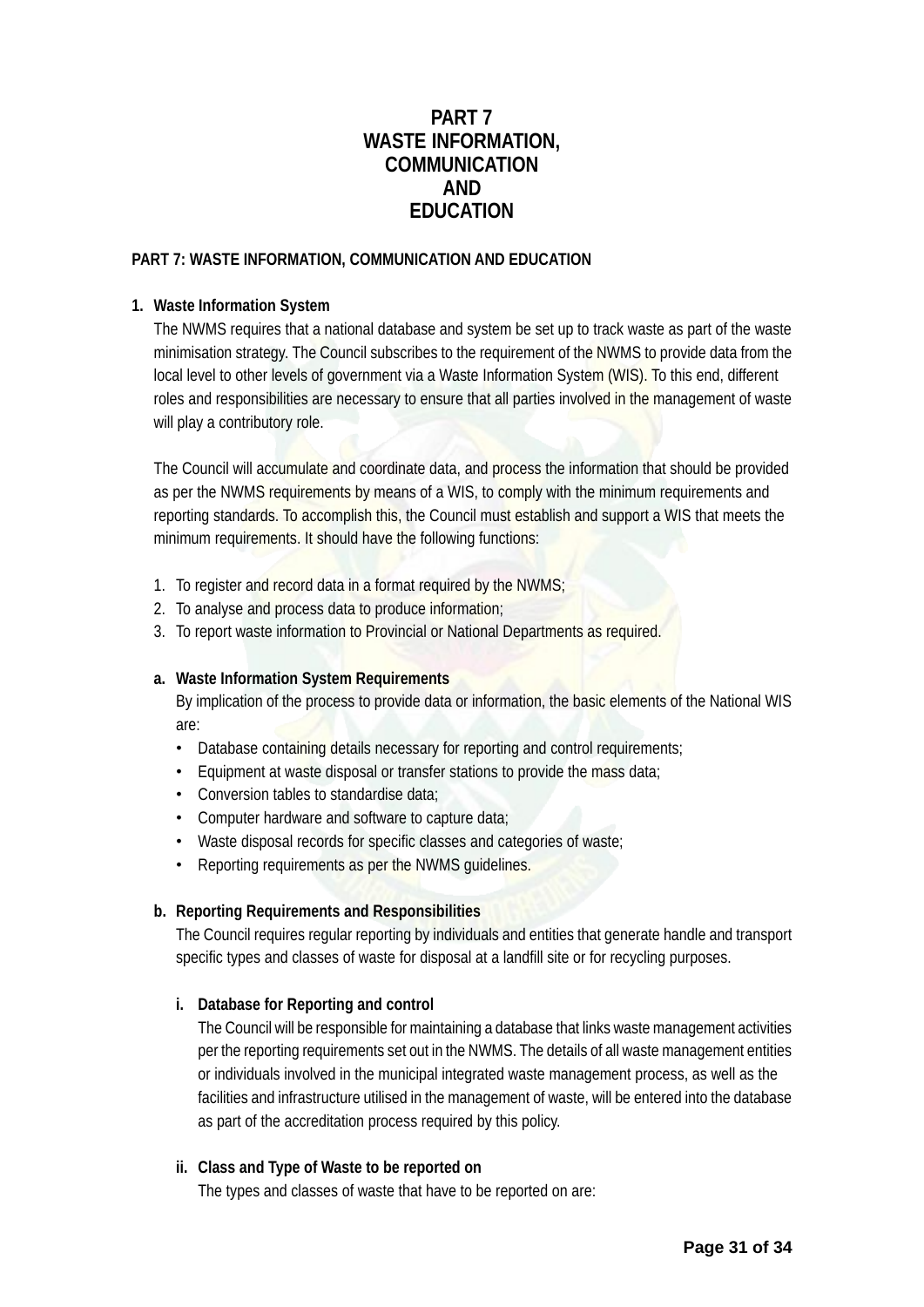- Recyclable waste including glass, paper, plastic, rubber, etc;
- Hazardous waste as is commonly referred to in other statutes, and as defined in this policy, which includes solid and liquid waste;
- Health care industry waste that requires special storage and disposal;
- Radioactive or nuclear waste.

#### **2. Communications, Education and Awareness**

The Council accepts the responsibility to communicate with all individuals and entities regarding issues that will encourage integrated waste management that focuses on waste minimisation. A range of mechanisms and media will be used to achieve heightened education and awareness levels to ensure that all private and corporate citizens and visitors take ownership of and participate in waste minimisation initiatives.

#### **2.1 Education and Awareness Campaigns**

An important aim of education and awareness is to foster co-operation with the Solid Waste Management Department and other departments involved in the cleaning, clearing and management of waste. The Council will drive education and awareness initiatives in schools and communities (e.g. "Waste Wise" campaign) as a means of encouraging waste minimisation initiatives through avoidance and recycling, composting, and to educate communities on general cleanliness and environmental health in order for all to accept ownership and accountability for the cleanliness of the areas they live in.

The Council will actively partner with the Mpumalanga Education Department to ensure that local schools and educators become involved in waste management and recycling initiatives as well as in educating the learners.

#### **2.2 Call Centre and Illegal Dumping Hotline**

The Council will provide a call centre that can be used by anyone for purposes of logging service complaints, requesting information or reporting unusual activities. It will also provide a hotline that can be used by anyone to report illegal dumping activities.

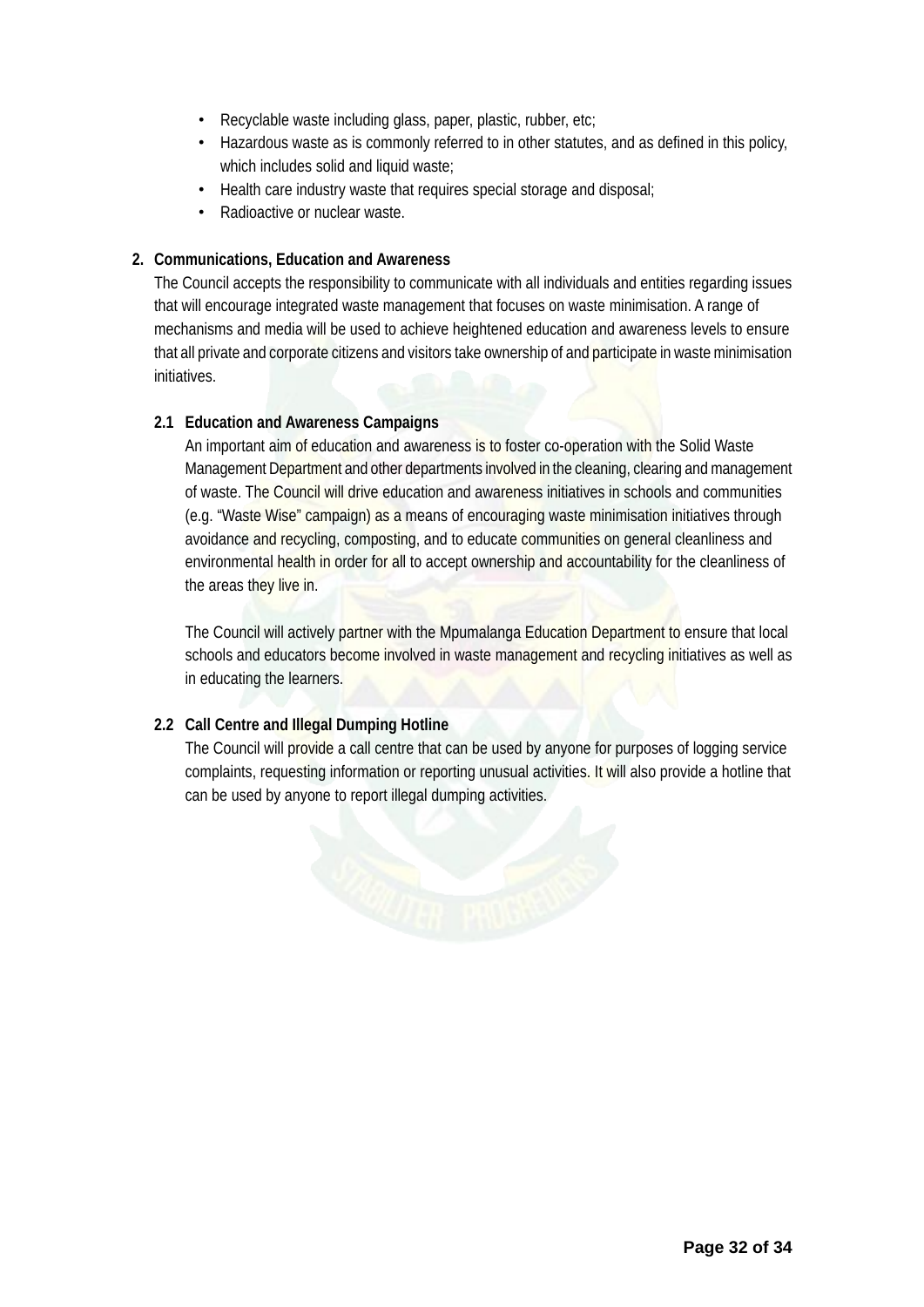# **PART 8 SIGNAGE AND BY-LAW ENFORCEMENT**

# **PART 8: SIGNAGE AND BY-LAW ENFORCEMENT**

# **i. Signage**

The Council will erect approved signage to regulate appropriate waste management practices, including illegal dumping aimed in meeting the objectives of the policy and in the interest of human and environmental health.

#### **ii. By-Law Enforcement**

By-law enforcement pertains to the application of various by-laws related to the regulation of waste management, particular to non-adherence to the Council's standards as set by this and related Council policies, and the general protection of public and environmental health. All transgressions will be dealt with by the Council in terms of the provisions of its applicable by-laws. In general, the following will be regulated by the by-law on integrated waste management and will attract punitive measures as defined in the by-law:

- All institutions, organisations or entities, who own vacant property, which operate a business, run an institution or community organisation, individuals who reside inside the municipal boundaries or who visit the towns, are subject to the provisions of the IWM Policy and all policies that give effect to or support it.
- All waste management entities that are involved in the management of waste must comply with the relevant legislation and by-laws dealing with the infrastructure, storage, handling, recycling, reuse, transportation and disposal of waste, and must be accredited by the municipality, and must have this authorisation in writing;
- Waste management entities operating in the health care sector must be permitted by the Council's Health Dept as required in the Health Bylaw;
- All infrastructures established for the purpose of waste management must be approved by the Council;
- All waste must be disposed of as set out in the IWM policy it is illegal to dump any form of waste within the municipal boundaries.